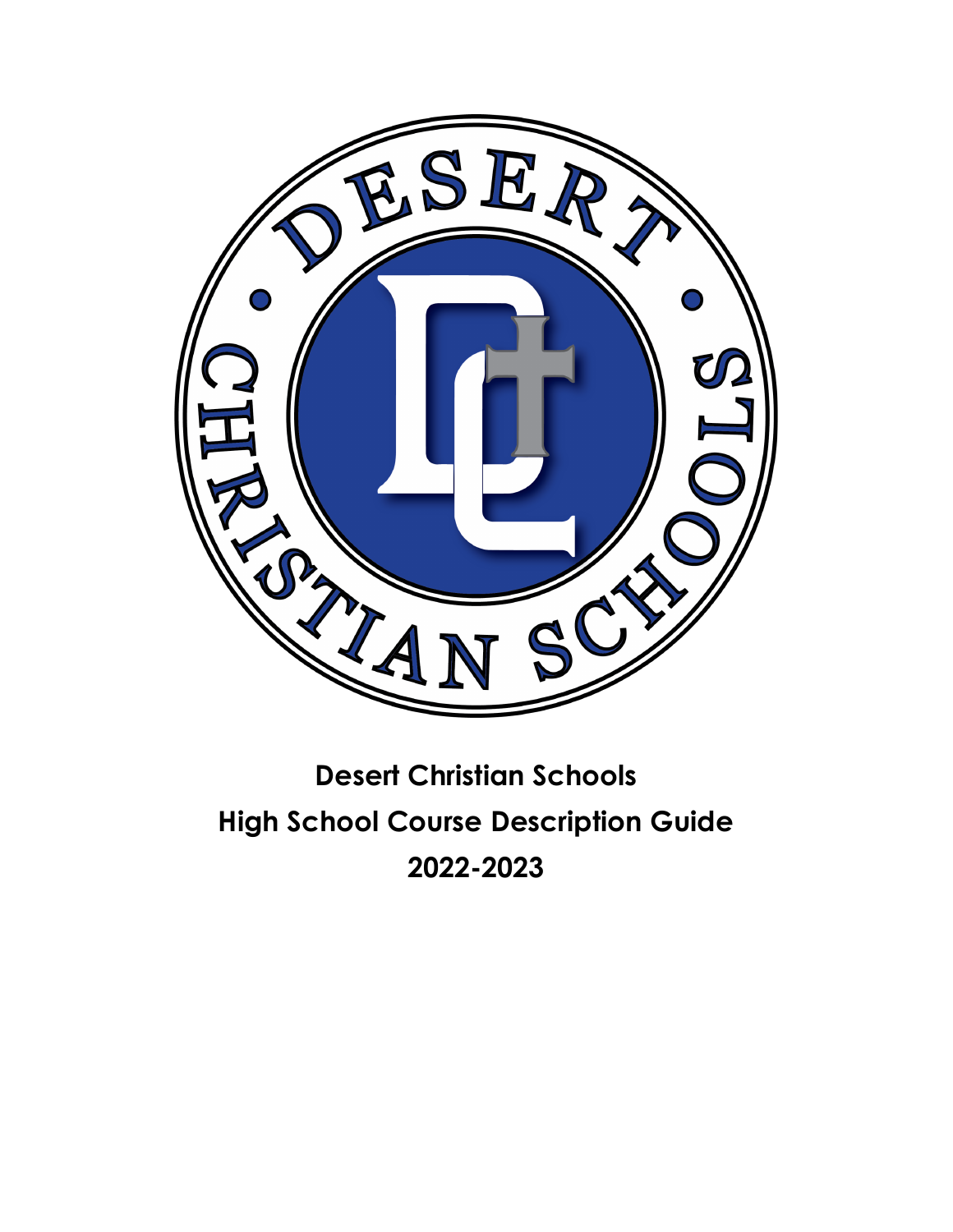## **Table of Contents**

| <b>English</b>            | $\boldsymbol{4}$ |
|---------------------------|------------------|
| <b>Mathematics</b>        | $\overline{7}$   |
| <b>Science</b>            | 11               |
| <b>Social Studies</b>     | 14               |
| <b>Bible</b>              | 17               |
| <b>World Languages</b>    | 18               |
| <b>Physical Education</b> | 20               |
| <b>Technology</b>         | 20               |
| <b>Life Skills</b>        | 21               |
| <b>Fine Arts</b>          | 22               |

*Note:* Desert Christian High School is pleased to offer AP courses as approved through the College Board, as well as dual enrollment courses approved through Colorado Christian University. Information regarding prerequisites and instructor recommendations accompany the course descriptions for these courses. Information regarding enrollment will be provided by the Guidance Department.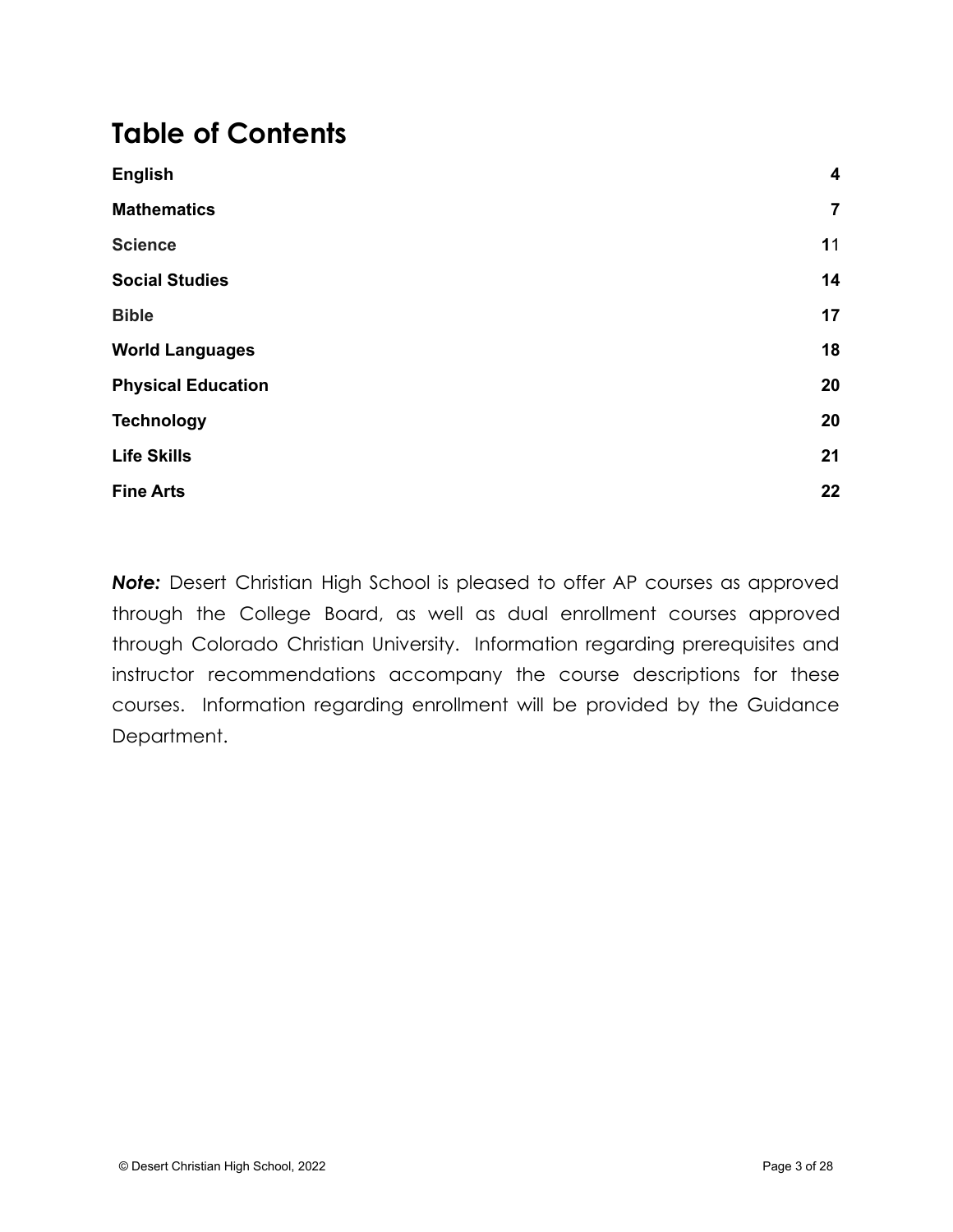# <span id="page-2-0"></span>English

### **Honors Entrance Criteria:**

1. A or B in previous English course and teacher recommendation

### **AP Entrance Criteria:**

1. A or B in previous English course and teacher recommendation

### **English I 1 Credit**

In the freshmen year, skills and concepts which provide a foundation for high school and college language will be presented. These skills include: the correct use of grammar, vocabulary building, format for pre-writing and final drafts for final drafts of various types of papers (comparison/contrast, descriptive, narrative, etc.), research strategies, editing strategies, mechanics of writing, as well as speaking skills. Once at the conceptual level, critical thinking, analysis and argument strategies will be considered through reading of several novels as well as various short stories and essays. Throughout the entire curriculum, biblical themes and understandings are discussed to emphasize the importance of formulating a Christian worldview.

### **Honors English I 1 Credit**

In the freshmen year, skills and concepts which provide a foundation for high school and college language will be presented. These skills include: the correct use of grammar, vocabulary building, format for pre-writing and final drafts for final drafts of various types of papers (comparison/ contrast, descriptive, narrative, etc.), research strategies, editing strategies, mechanics of writing, as well as speaking skills. Once at the conceptual level, critical thinking, analysis and argument strategies will be considered through reading of several novels as well as various short stories and essays. Throughout the entire curriculum, biblical themes and understandings are discussed to emphasize the importance of formulating a Christian worldview. In Honors English I, the workload does not increase, but the level of discussion and expectations are elevated in preparation for Honors English II and eventual admission into AP courses offered at DCHS.

**Prerequisite:** B or higher in 8th grade English and/or teacher recommendation.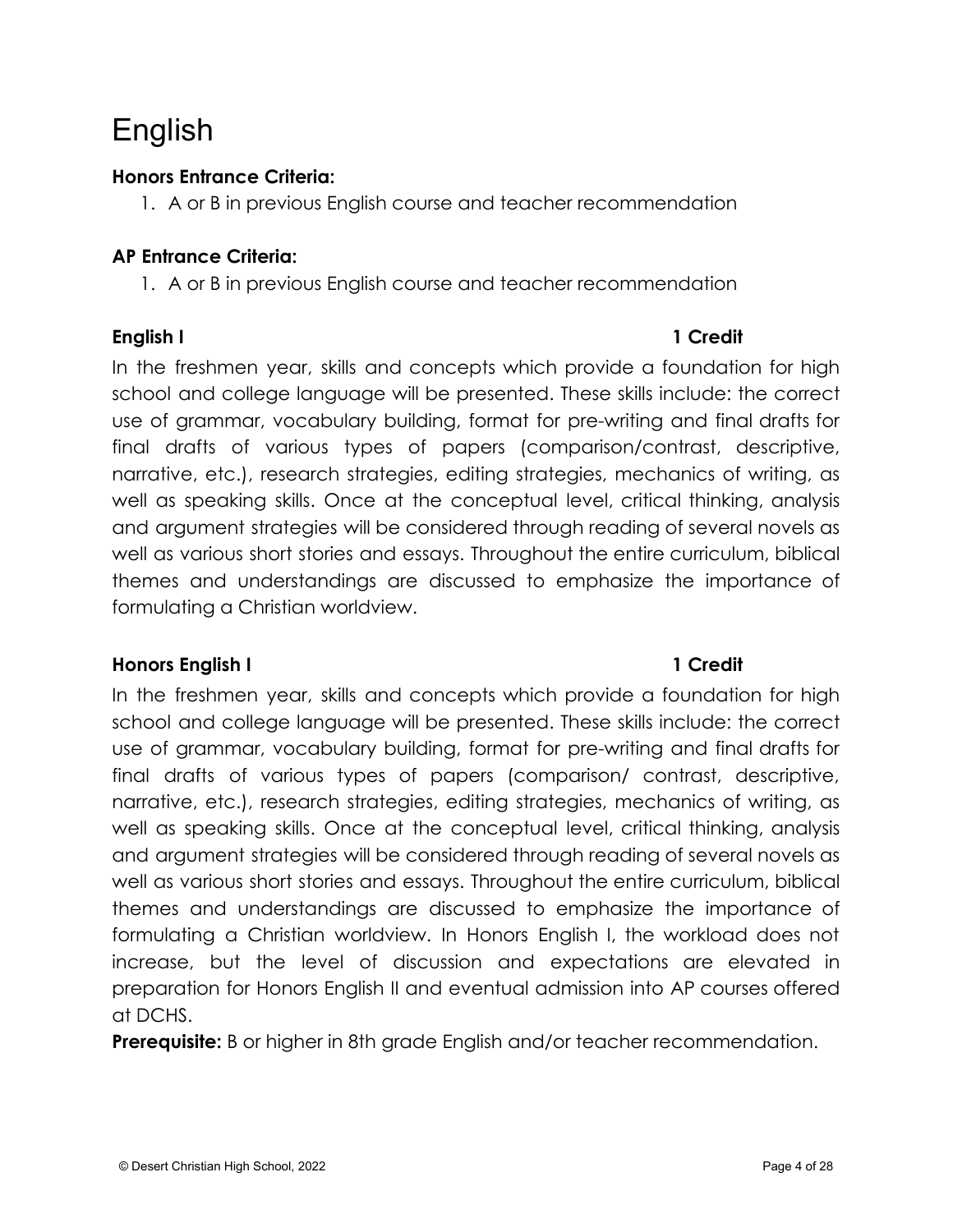### **English II 1 Credit**

Sophomore English provides students with instruction in reading, writing, and literary analysis. Reading skills will be honed by reading several novels. The class aims to help students with their vocabulary and written analysis to continue to view writing as a process. The class will reinforce the grammatical concepts from Freshman English, but will also focus on the syntax and organization of student writing using evidential textual support. Primary pieces of writing include the Documented Argument (a persuasive research paper) and multiple literary analysis essays. The class will teach students to approach all literature with the question: *What is the author's intended purpose?*

**Prerequisite:** English I

### **English II Honors 1 Credit**

Sophomore English provides students with rigorous instruction in both writing and literary analysis. This class aims to help students eliminate bad habits in their writing and to begin to see writing as a process deserving sincere effort and concentration. The class will also focus a great deal on the aesthetics and style of writing. Primary pieces of writing include the Documented Argument (a persuasive research paper) and multiple literary analysis essays. The class will teach students to approach all literature with the question: *What is the author's intended purpose?*

**Prerequisite:** B or higher and/or recommendation from English I teacher.

#### **English III 1 Credit**

Junior Honors English focuses primarily, though not entirely, on American literature in order to coincide with the students' study of American History. Students will read and discuss various novels, essays, short stories and poems with a view to better understanding both historical and contemporary American culture and the philosophies that have shaped them. Students will be required to both participate in and lead discussion. The class is also writing intensive, and both expectations and critique are greater than is the case in the sophomore year.

**Prerequisite:** English II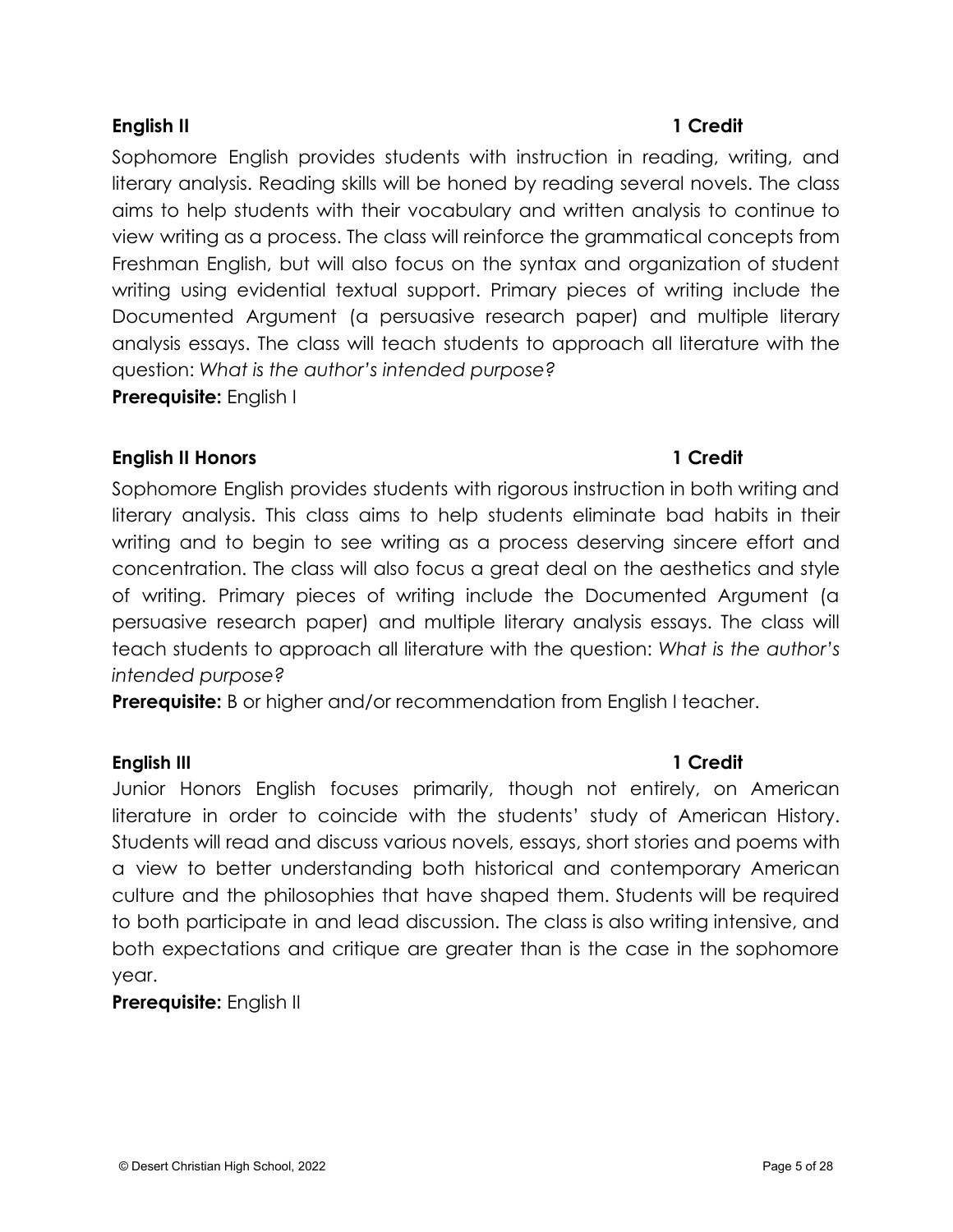#### **English IV 1 Credit**

Senior English seeks to challenge students with a rigorous curriculum exploring complex themes and texts. The writing portion of this class will include personal analysis essays and literary analysis. In the literature this year, students will delve into the ideas of story, suffering, and relationships (familial and otherwise). The literature this year will be a compilation of both American and British literature and intentionally corresponds to the Senior Bible class.

**Prerequisite:** English III

#### **AP Literature 1 Credit**

AP Literature and Composition is a college-level course that is a challenging and vibrant class full of lively discussion and challenging texts. It is a reading and writing intensive emphasizing the analysis of the stylistic and rhetorical elements of literature. The ultimate hope for this course is that students would not simply grow in their ability to read, write, and understand literature but that they would also grow in their love for language that is used well. The course curriculum is primarily American Literature but includes British authors as well. Students will be required to keep a journal of both their before-class reading and our subsequent class discussion. They will become well-versed in the skills of close reading, eloquent discussion, attentive listening, engaged questioning, and reasoned discourse**.** Offered every other year.

**Prerequisite**: Previous year's English teacher recommendation.

### **AP Language 1 Credit**

### AP Language and Composition course is a college-level course that is a challenging, intense, and vibrant class full of lively discussion and texts that demonstrate incredible mastery of the English Language. Texts span numerous modes; students will read essays, poems, plays, and of course novels, all with an eye toward trying to determine the linguistic, figurative, and rhetorical strategies the authors use to illuminate their meanings and*/*or accomplish their objectives. This analysis will serve to deepen the student's own ability to write with purpose and to deliberately choose the rhetorical strategies that will aid them in composing pieces that are clear and effective. Offered every other year. **Prerequisite:** Previous year's English teacher recommendation.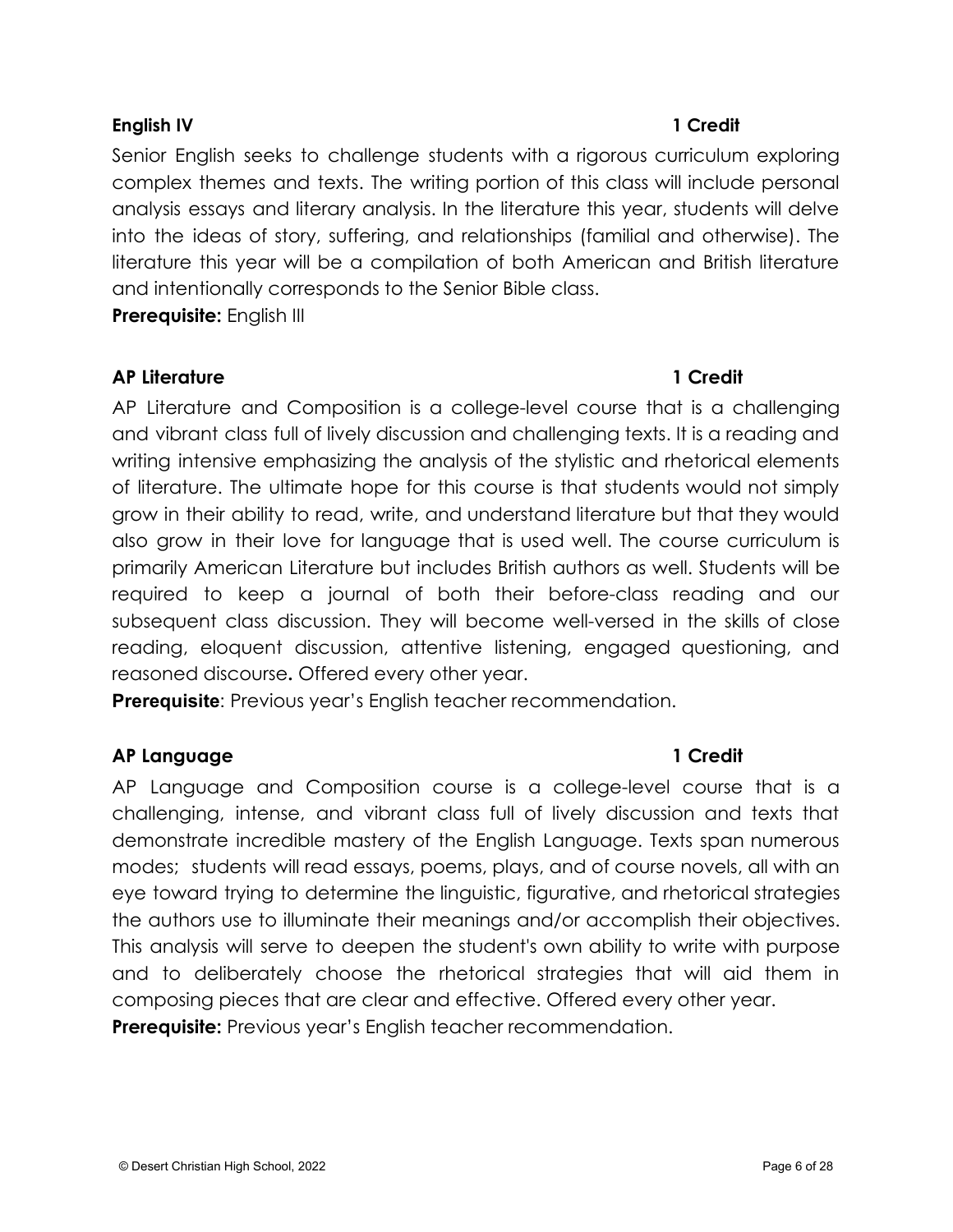#### **Journalism/Newspaper 1 Credit**

In the newspaper elective, students will learn the fundamentals of journalistic writing, layout, photography, and newspaper production. There are two components to the course: journalism instruction and newspaper production. In the instruction component, students will learn how to compose and write non-biased news articles, opinion-editorials, feature pieces, sports, and arts and entertainment reviews. In the newspaper production component, students will actively create and publish a monthly newspaper, taking charge of the content, visual layout and printing of the paper. The newspaper will be published both digitally and in print, and will present and promote a Christian worldview to its readership. Throughout the process, students will learn interview techniques, source integration, photography skills, and layout techniques.

#### **Creative Writing 0.5 Credit**

In this course, students will have the opportunity to write the story they have always wanted to finish, whether it is sci-fi adventure, fast-paced shoot-'em-up, romance, mystery, fantasy—you name it. The course will develop and fine-tune students' writing abilities and equip them with real story-telling prowess. The class is primarily a workshop setting; some class time will be devoted to writing, but mostly students will be reading peer work and discussing their stories. Students will interface with their readers in real time, get live feedback, reactions, and critical/analytical thoughts about their work, so they can take the next big steps of the writing process—writing those sweet, victorious words: *The End.* By the end of the class, students will have covered poetry, prose, basic fundamentals of exposition and characterization, and, ultimately, walk away from this class with a completed, published novel or collection of works (short stories or poems).

## <span id="page-5-0"></span>**Mathematics**

### **Honors Entrance Criteria:**

- 1. At least a B in previous math class.
- 2. Teacher Recommendation.

### **AP Entrance Criteria:**

- 1. At least a 3.5 GPA for all math classes.
- 2. Teacher Recommendation.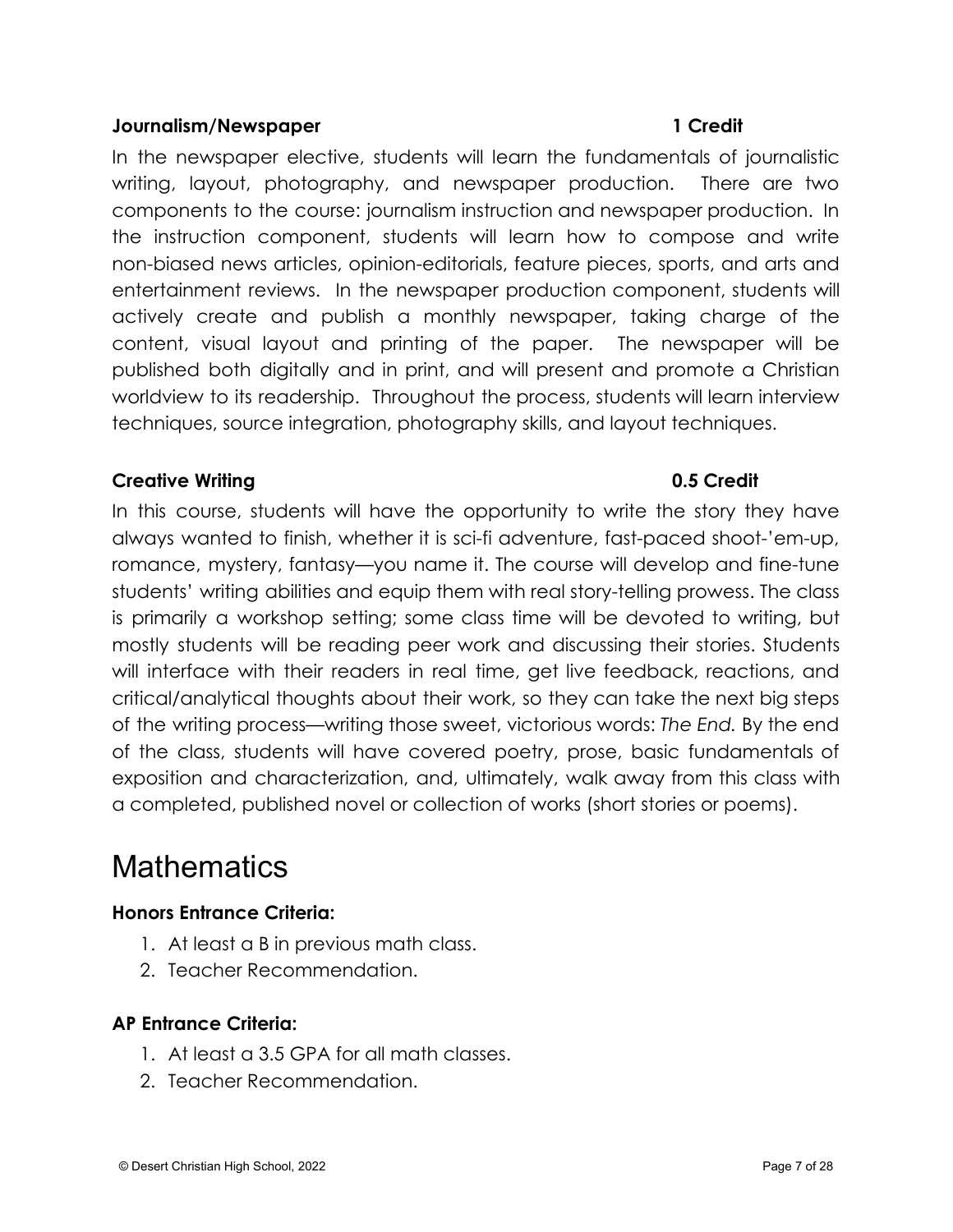### **Pre-Algebra 1 Credit**

This is a two semester math course that is designed to reinforce basic pre-algebra concepts and prepare students for success in an Algebra 1 course. We will review integers and expressions, and then continue with solving, writing, and graphing linear equations, roots and exponents, and finish with basic geometry principles. Throughout the course, students will learn how to approach problems by using critical thinking and problem solving approaches to solve difficult and complicated problems. Students will learn how God designed the laws of mathematics and algebra and how math is implemented in many aspects of God's creation.

**Prerequisite:** Approval from the HS Skills Center Coordinator.

### **Algebra I 1 Credit**

This is a two semester math course that is designed to instruct and challenge students to not only learn about the properties of algebra, but to also apply these properties in real world settings. We will cover solving, writing, and graphing linear, exponential, and quadratic functions over the course of the year. Throughout the course, students will learn how to approach problems by using critical thinking and problem solving approaches to solve difficult and complicated problems. Students will learn how God designed the laws of mathematics and algebra and how math is implemented in many aspects of God's creation.

**Prerequisite:** C or higher in Pre-Algebra or 8th grade math course or remedial math to prove competency.

#### **Geometry 1 Credit**

This is a two semester math course that is designed to instruct and challenge students about the various laws of geometry that govern our world. Students will apply these geometric properties and laws in real world settings through problem-based learning activities in class and completing various projects throughout the year. Students will learn how God designed the laws of mathematics and geometry and discover how creation is thoroughly embedded with the creativity of God. Topics covered in this course include postulates and theorems, proofs, parallel and perpendicular lines,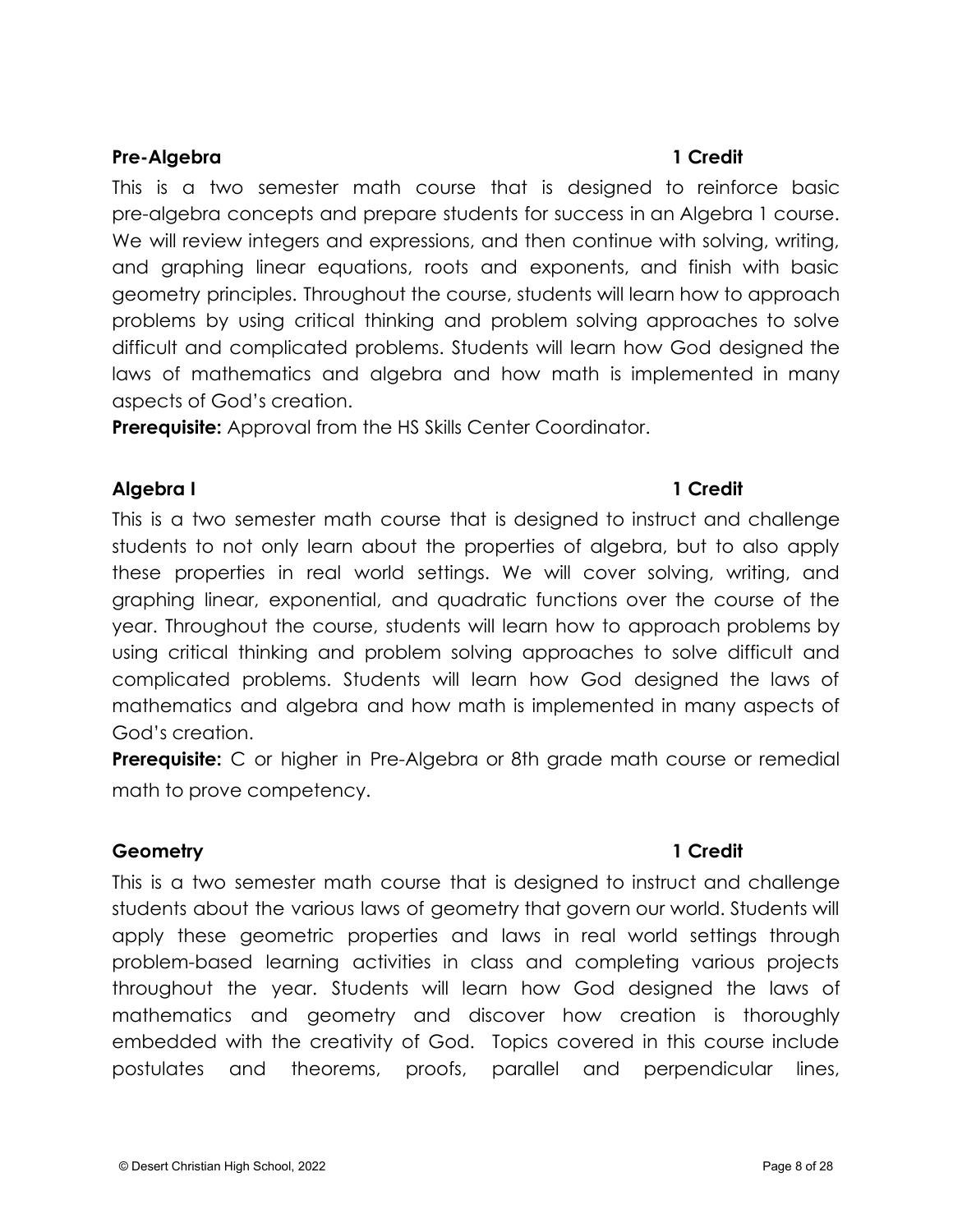transformations, triangles, parallelograms, similarity, trigonometry, circles, area, and volume.

**Prerequisite:** C or higher in Algebra I or remedial math to prove competency.

### **Algebra II 1 Credit**

This is a two semester math course that is designed to instruct and challenge students as they learn new concepts in reasoning with linear, quadratic and polynomial equations, interpreting these as functions and interpreting data. This course will give students an opportunity to think mathematically, understand mathematical concepts, and apply mathematics to their everyday lives. The goal for this course is to challenge students to develop a set of skills and practices that will aid them in tackling complex problems, both in math and in life. Students will discover universal and eternal mathematical truths without which it is impossible to understand God's creation. The use of various kinds of technology, including graphing calculators, will assist students in their understanding of Algebra II. Topics covered in this course include linear, quadratic, polynomial, radical, rational, exponential and logarithmic functions; quadratic equations and complex numbers; rational exponents; sequences and series; probability, and data analysis and statistics.

**Prerequisite:** C or higher in Algebra I or remedial math to prove competency.

### **Precalculus 1 Credit**

This is a two semester math course that is designed to prepare students for mathematics at the college level, specifically the study of Precalculus. This course will require students to encounter concepts, products, and results that are expressed graphically, numerically, analytically, and verbally. Through these different modalities, students will build an understanding of how precalculus uses limits to develop important ideas, definitions, formulas, and theorems, which students will use to build arguments, communicate methods and applications, justify reasonings, and support conclusions. Topics covered in this course include functions, trigonometry, application of trigonometry, vectors, linear systems and matrices, conic sections, parametric equations, polar equations, and an introduction of limits.

**Prerequisite:** C or higher in Geometry and Algebra II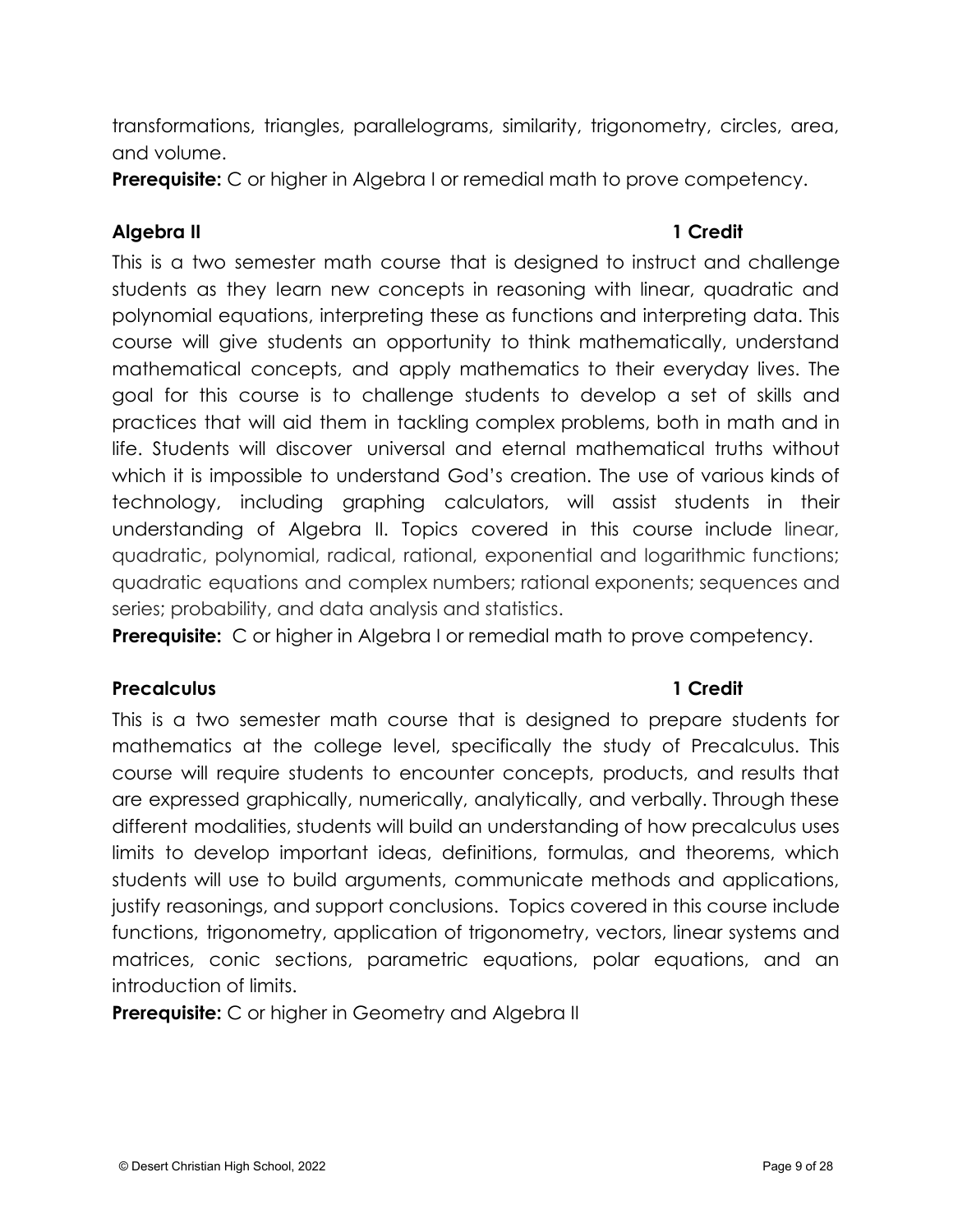#### **AP Calculus AB 1 Credit**

This is a college-level Calculus course that is designed to meet the Advanced Placement requirements for Calculus AB (which is equivalent to a one semester Calculus I course in college). At the end of the year, it is expected that students will take the AP Calculus AB exam. The foundation of this course is centered around three big ideas: change, limits, and analysis of functions. This course will require students to encounter concepts, products, and results that are expressed graphically, numerically, analytically, and verbally. Through these different modalities, students will build an understanding of how calculus uses limits to develop important ideas, definitions, formulas, and theorems, which students will use to build arguments, communicate methods and applications, justify reasonings, and support conclusions.

#### *This class is offered for Dual Enrollment through CCU.*

**Prerequisite:** Precalculus (in addition to the AP Entrance Criteria listed above)

#### **Discrete Math 1 Credit**

This course is designed to provide authentic conceptualizations in mathematics based on the foundations of integers (as opposed to continuous numbers). Students will be exposed to new areas in math, including logic, set theory, matrices and vectors, game theory, number theory, and graph theory. In each unit, students will apply the mathematical processes necessary for problem solving, reasoning, and conceptual understanding. Applications to real-life scenarios will be an emphasis, including business competition, computers, sports, social media, engineering, physics, and cybersecurity.

**Prerequisite:** Algebra II

### **Math Applications 1 Credit**

This course is designed to prepare students for understanding how to recognize and use the concepts of mathematics and logic in many real world avenues. mathematics to solve real world problems. Students will learn how to approach problems by using critical thinking and problem solving approaches to solve difficult and complicated problems. Students will learn how God designed the laws of mathematics and algebra and how math is implemented in many aspects of God's creation. Topics include Inductive and deductive reasoning, estimation, word problems and problem solving, linear equations, quadratic equations, exponential equations, basic probability, odds and expectations, compound probability, permutations and combinations, budgeting, financing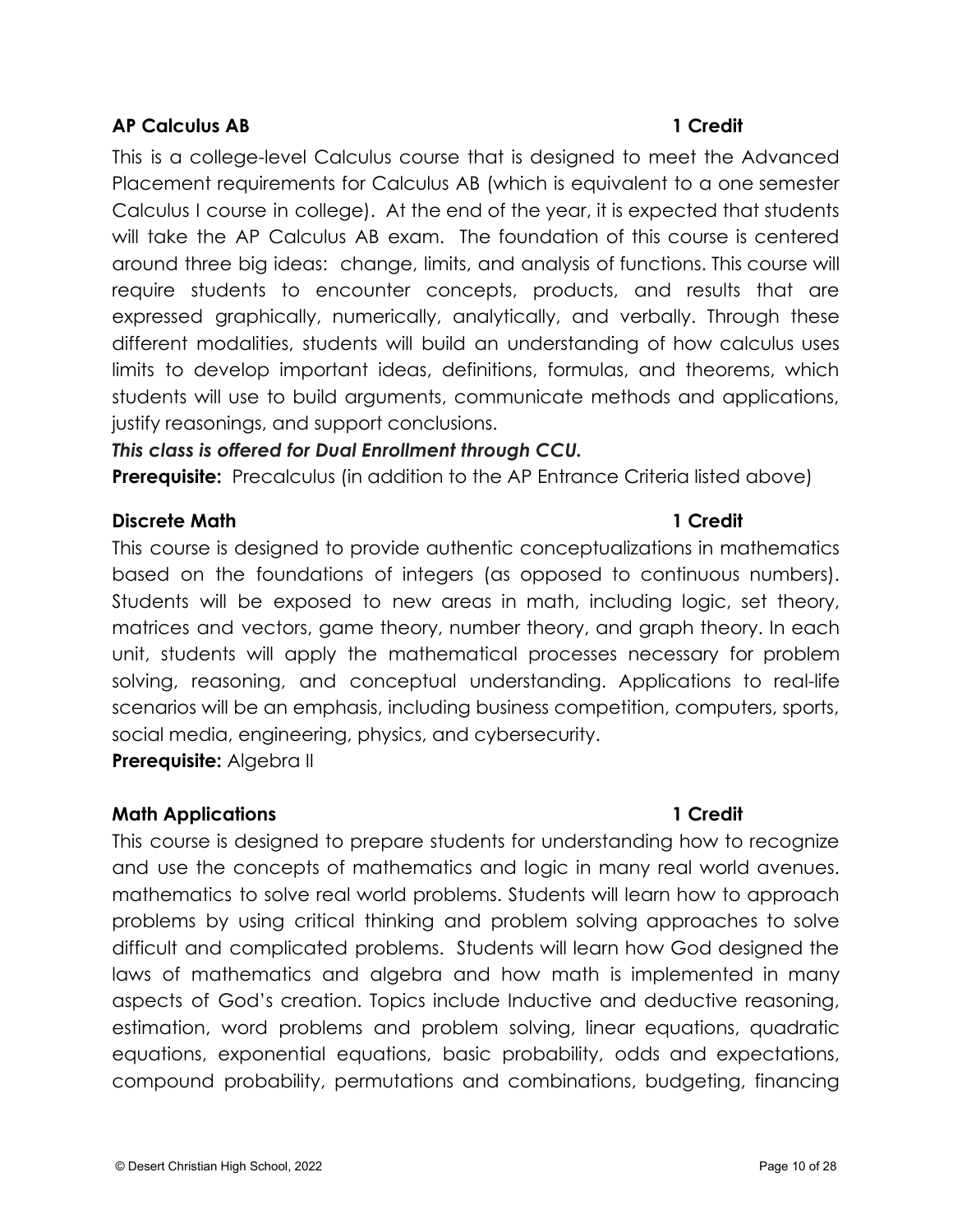education, stock market (Investments), simple interest and loans, compound interest, credit cards, taxes, sampling techniques, methods for collecting data, measures of central tendency, measures of dispersion, percentile, normal distributions.

<span id="page-9-0"></span>**Prerequisite:** Algebra II

## [Science](#page-9-0)

#### **Environmental Science 1 Credit**

Environmental Science is an investigation of the systems at work in the natural world God has provided for our use. Key sections of this course include the water cycle, water quality and availability, soil composition and contamination, and the diverse biotic communities (biomes) on planet Earth. Interactions between these biotic and abiotic components within ecosystems are of particular importance. Additionally, students will learn about Biblical stewardship of these environmental resources. Throughout the course, focus is directed at building reading and writing skills as well as graphing and data analysis.

#### **Biology 1 Credit**

This course provides students with an in-depth view of the living portion of God's created world and its interactions with the rest of creation. Students will study biochemistry, cell structure and function, genetics, and creation & evolution in the first semester. Second semester, students will study the taxonomy of microorganisms, fungi & plants, animal systems, and ecology. The laboratory component of this course is crucial to an authentic study of the life sciences. One or more trips to local field study sites are included. Strong reading, writing, math reasoning skills are recommended for successful completion of this course. **Note:** Strength in writing, and logic/math reasoning is recommended for freshmen taking this course.

### **Advanced Biology (Field Ecology) 1 Credit**

This course is designed as a college-level course to cover and to expand on specialized topics from biology. The focus of this course is to examine plant and marine ecology through hands-on field investigations, discovery, and problem-based learning, rather than through lecture and demonstration. Students will also give emphasis to "…an exploration of environmental issues including population growth, energy use, global climate change, air-water-solid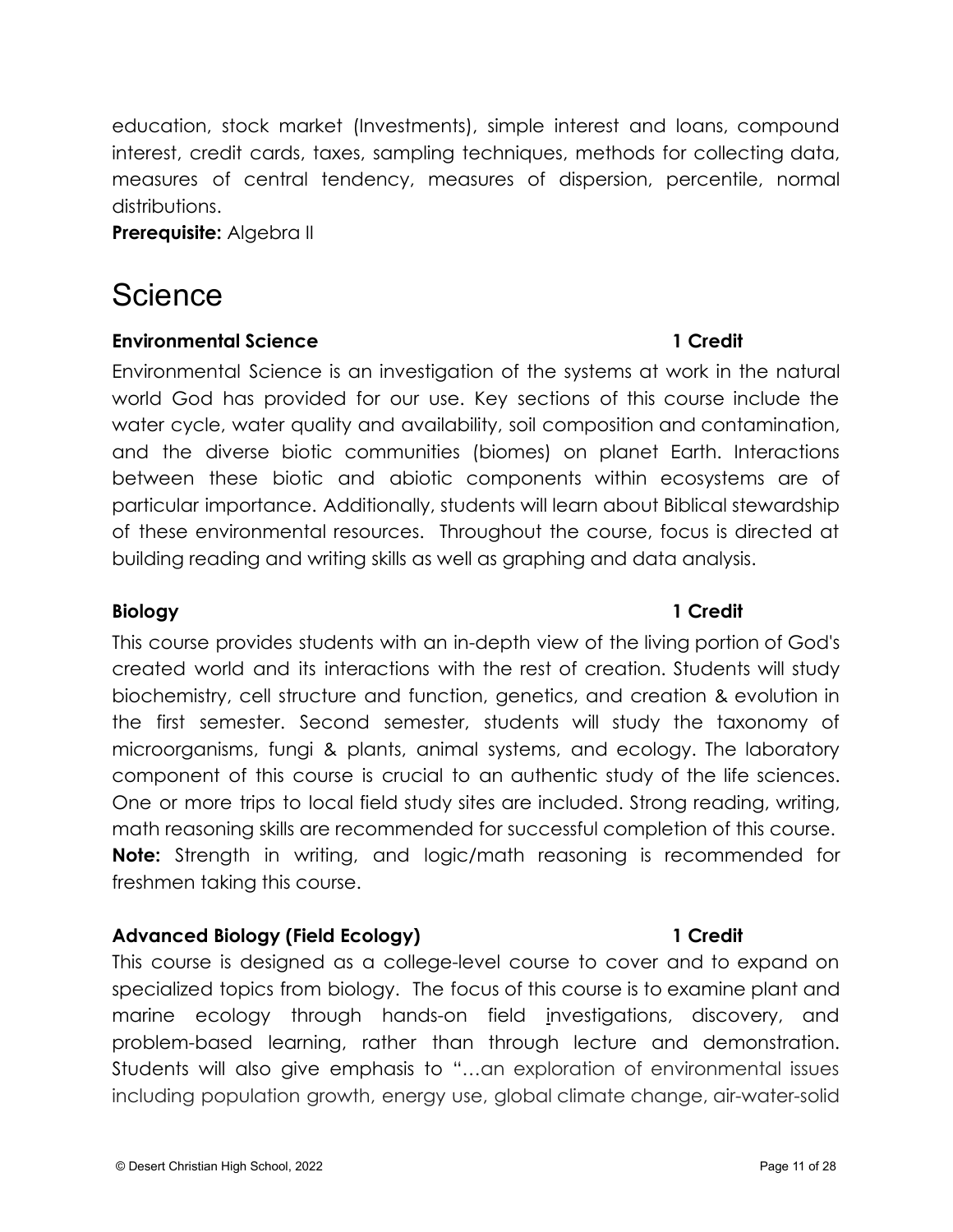waste pollution, resources, stewardship, solutions and sustainability. Through readings, lecture, and discussion we will examine geological, biological, chemical, economic, political, and social aspects of environmental issues on personal, local, national, and global scales." Main topics covered are Plant Morphology and Classification; Biome & Community Structure; Plant Population & Demographics; Oceanography; Organismic Classification, Relationships, and Adaptations; and Environmentalism & Conservation.

#### *This class is offered for Dual Enrollment through CCU.*

**Prerequisite:** Biology, and any physical science (geology/astronomy, chemistry, and/or physics).

#### **Anatomy & Physiology 1 Credit**

### This course explores the biology of the human body from a cellular level through gross anatomical structure, emphasizing the form of man as "fearfully and wonderfully made." Topics explored include: Introduction to Anatomy - biology review, homeostasis and regulation, and anatomical terminology; Support and Motion - skeletal system, movement and joints and the muscular system; Control and Coordination - nervous system, senses, and endocrine system; Transport blood and the cardiovascular and respiratory systems; Absorption and Excretion - the digestive system, nutrition and metabolism, and the urinary system; Protection - integumentary, lymphatic and immune systems; and Reproduction covering the male and female reproductive systems, fertilization and pregnancy.

#### *This course is offered every other year.*

**Prerequisite:** Biology and Chemistry

### **Geology 0.5 Credit**

This course introduces the basics of Geology, the study of the Earth and its processes, as well as strengthens core concepts in science. Students will explore topics such as weathering and erosion, geologic hazards, geologic history, plate tectonics, rocks and minerals, and mapping. Students will participate in labs to explore geologic concepts. By the end of the course, students will be able to understand various geologic concepts, identify common rocks and minerals, and create topographic maps.

### *This course is one semester and is taken alongside Space Science.* **Prerequisite:** Biology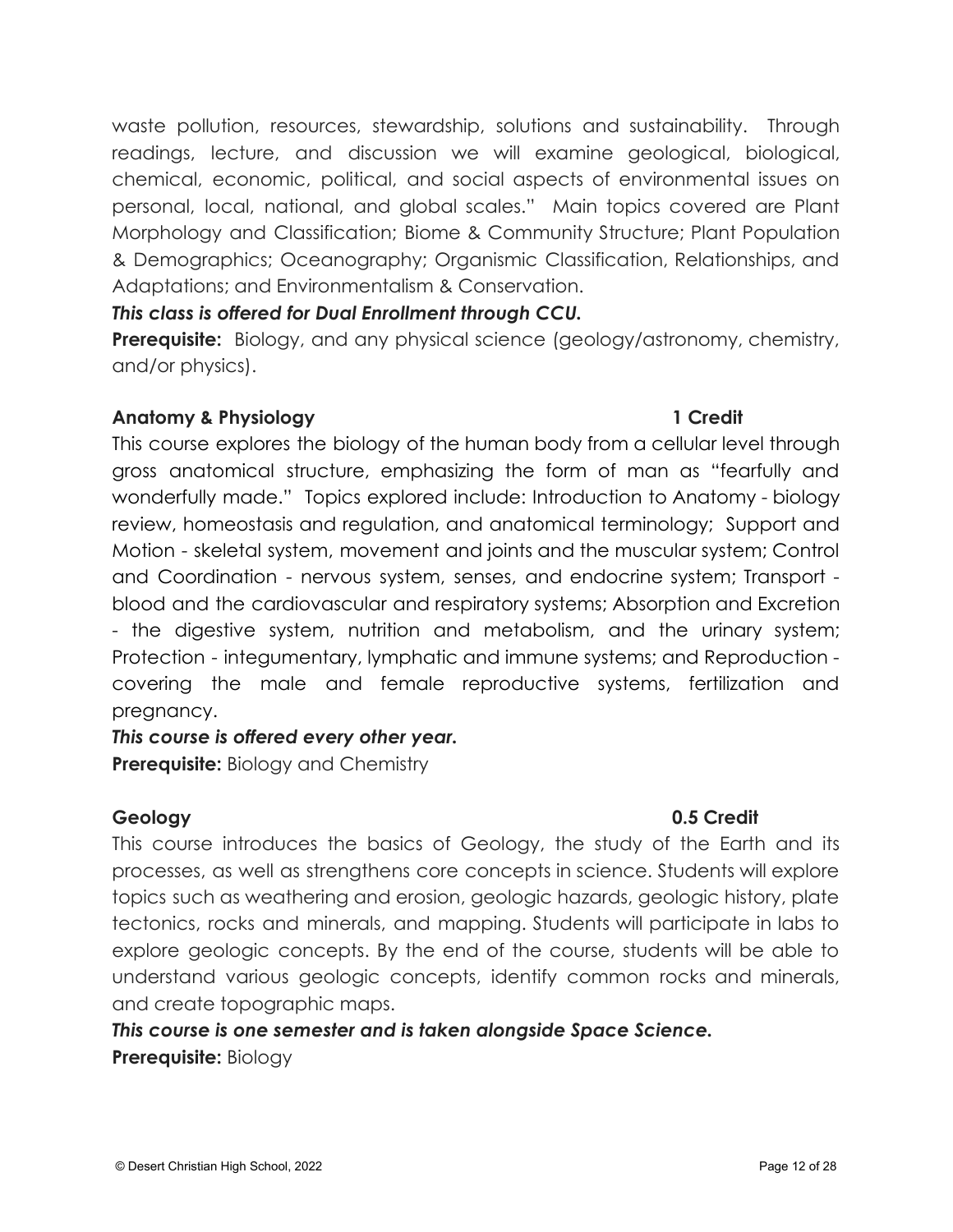### **Space Science 0.5 Credit**

Students will investigate our own planet and characteristics that make it ideal for life--e.g. gravity, atmosphere, location within the solar system. Study will study the moon, other natural and artificial satellites, our sun, other stars, the planets in our solar system and beyond. Galaxies, black holes, dark matter and other phenomena will be addressed as well as the history and future of space exploration. Understanding that "the Heavens declare God's glory" is part of God's revelation to us.

#### *This course is one semester and is taken alongside Geology.*

#### **Chemistry 1 Credit**

Chemistry is the study of matter, its properties, and how it interacts with other matter. Students will participate in various laboratory activities in order to study concepts such as measurement, atomic structure, the periodic table, phases of matter, behavior of gasses, chemical bonding, chemical reactions, the mole, stoichiometry, and solutions. Laboratory experiments will allow students to discover the laws that govern our world, apply the science and engineering practices, learn and apply various safety procedures, and learn how to use various scientific tools.

**Prerequisite:** Algebra I

### **Honors Chemistry 1 Credit**

Chemistry is the study of matter, its properties, and how it interacts with other matter. Students will participate in various laboratory activities in order to study concepts such as measurement, atomic structure, the periodic table, phases of matter, behavior of gasses, chemical bonding, chemical reactions, the mole, stoichiometry, and solutions. Laboratory experiments will allow students to discover the laws that govern our world, apply the science and engineering practices, learn and apply various safety procedures, and learn how to use various scientific tools. Students taking honors chemistry will be expected to perform above and beyond in laboratory experiments, including doing outside research on various chemistry topics.

**Prerequisite:** Algebra I and teacher approval

### **AP Chemistry 1 Credit**

AP Chemistry is designed to prepare students for future advanced chemistry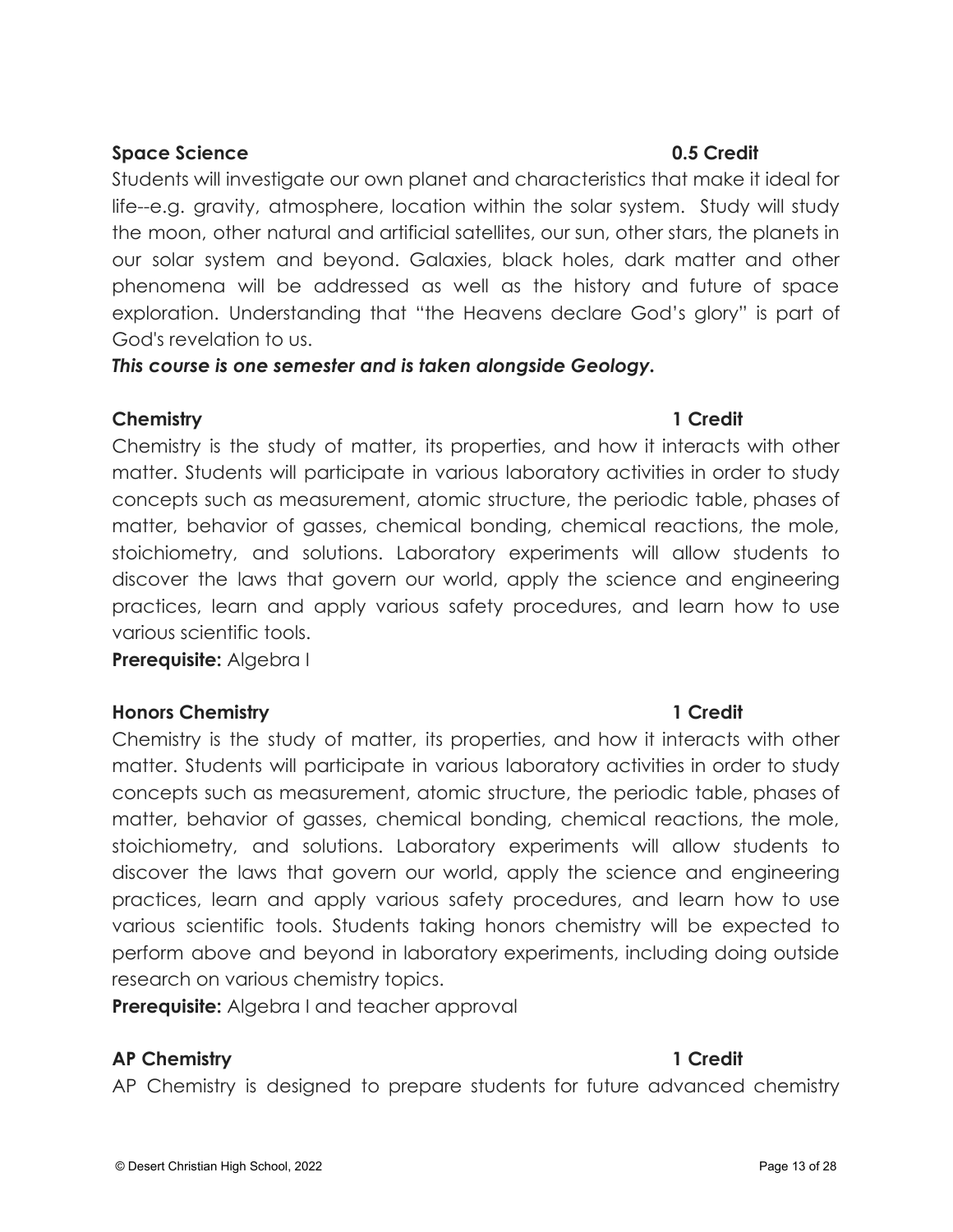courses with a college-level foundation. This course will cover previous chemistry topics in greater depth, as well as delve into acids/bases, intermolecular forces, kinetics, and thermodynamics. This course is heavily based on experimentation, so students will be expected to keep a lab notebook.

### *This course is offered every other year.* **Prerequisite: Chemistry**

#### **Honors Physics 1 Credit**

This course is taught as a traditional mechanics physics course where students will study the properties, changes and interactions of matter and energy. We rely on student engagement and student explanation as the dynamic of learning, specifically through model development and deployment. In the first semester we will study kinematics, forces, and Newton's laws. The second semester covers circular motion, two-dimensional motion, energy, momentum, and astronomy. Mathematics, specifically mathematical models, is the primary tool and the language by which this is accomplished. Science is not able to answer the "why" questions. However, through the study of physics, we can discover evidence for purpose and evidence of a Creator.

**Prerequisite:** C or higher in geometry

### **Summer Interdisciplinary Program (Science) 1 Credit**

Proposing that meaningful and lasting learning often takes place outside of the classroom, the DCHS Summer Interdisciplinary Program presents a chance to explore and have wonder of the American West and all that lies in-between ocean, mountains, culture, history, the arts and more. This expeditionary learning experience integrates this cross-curricular opportunity with highly interactive and applied learning. We go to the "source" — a place and time where young people have the opportunity to live, breathe and thrive in a student-owned interdisciplinary learning environment—and to come to grips with God the Creator of this earth and the Creator of human nature. "All truth is God's truth" as we explore climatology, comparative ecologies, organismic adaptations, and stewardship/conservation.

**Prerequisite:** Biology and World History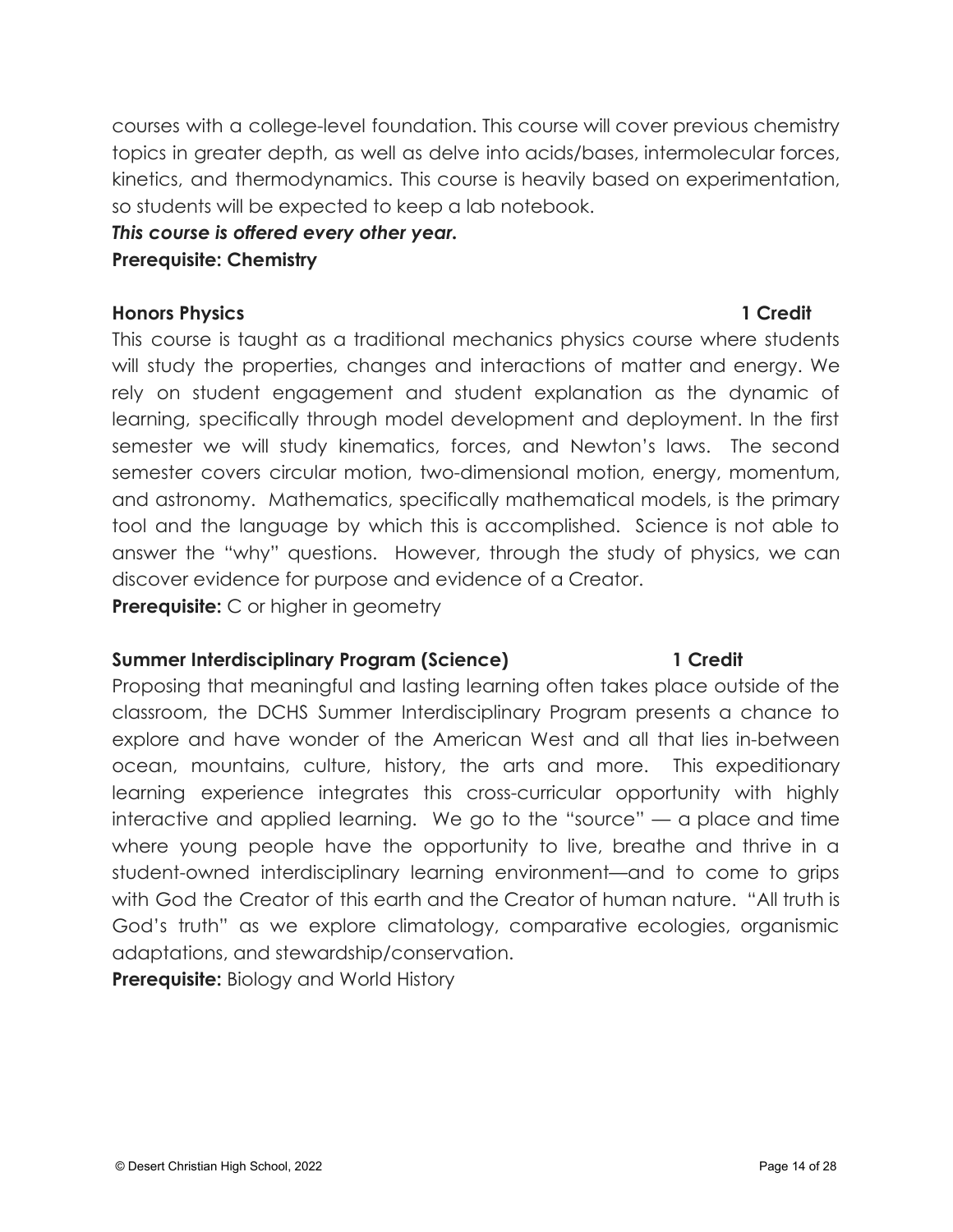# <span id="page-13-0"></span>Social Sciences

### **Honors Entrance Criteria:**

1. Teacher Recommendation.

### **AP Entrance Criteria:**

1. Teacher Recommendation.

### **World History 1 Credit**

Word History is a year-long course. The narrative of world history from the 15th century to modern day promotes a fundamental and imperative understanding of repetitive societal patterns, regardless of geographical location. This study will attempt to reveal the history of humanity through the eyes of God using comparative perspectives and critical thinking and judgment. Key concepts covered in this class include world belief systems, interregional interactions, revolutions in thought, industry and nations, economic systems, imperialism, war, and globalization. In this course, students will develop and hone their ability to engage essential questions and dialogue and debate with their peers through Socratic seminar.

#### **U.S. History 1 Credit**

US History is a year-long course. The study of US history from a Christian worldview reveals that history repeats itself (Eccles 1:9) because of our sinful nature (Rom 3:10). Through this lens, students analyze the American experience through time, recognize the relationship of events and people, and interpret significant patterns, themes, ideas, and turning points in American history so as to recognize the fallen nature of man and the redemptive nature of Jesus Christ. Through student-centered and problem-based learning, students will endeavor to promote diversity and equity at Desert Christian Schools and contribute to the social history of our local community. Key concepts in this course include exploration, colonization, war, nation building, sectionalism, isolationism, slavery, industrialization, immigration, class, gender, and racial conflict, domestic and international policies, and civil rights.

### **Mock Trial 1 Credit**

Mock Trial is a ¾ year course but which awards ½ credit for public speaking and ½ credit for creative arts. The rigor of this class merits a total of one full credit as it strengthens student speaking, acting, writing, reading, critical thinking and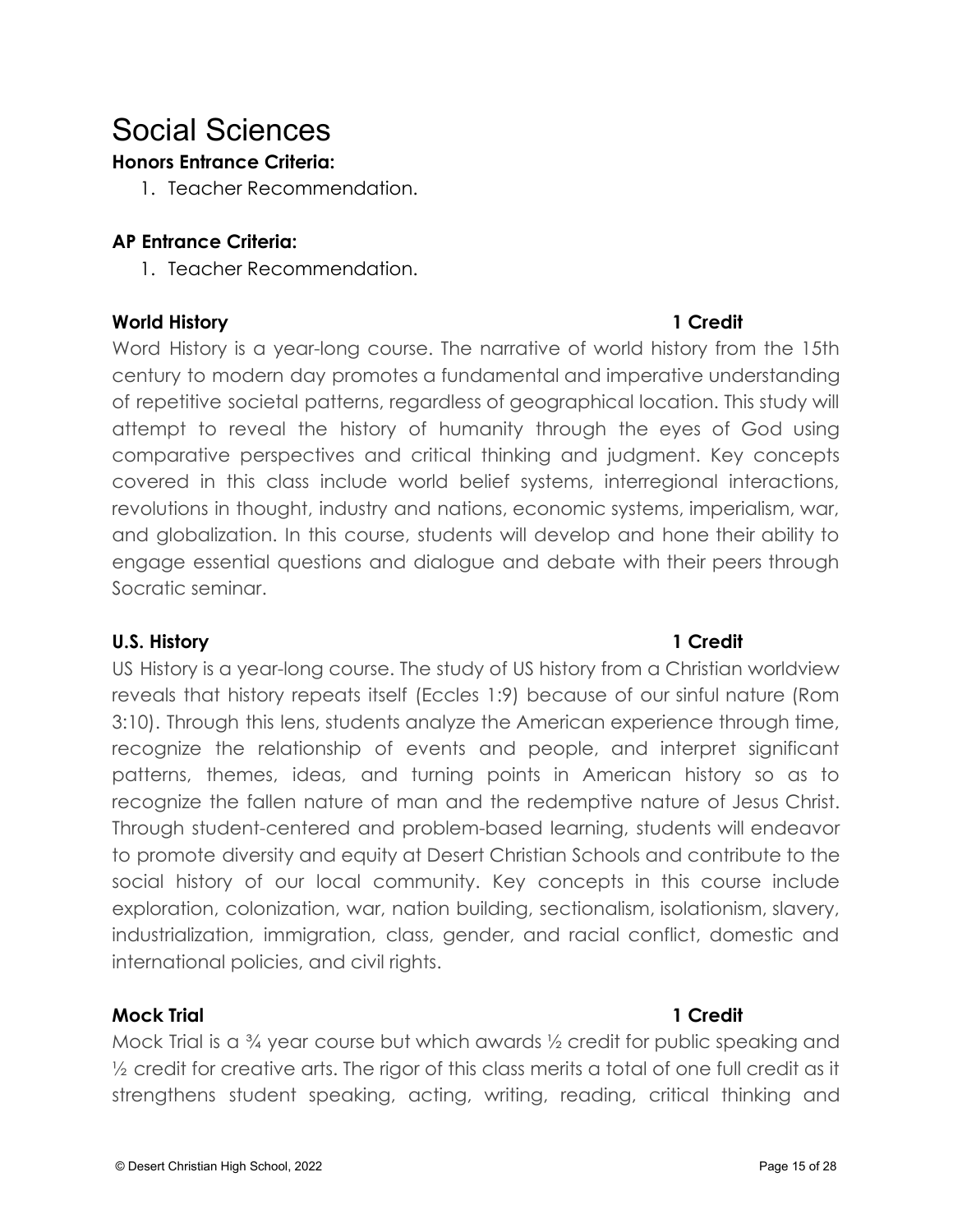analytical skills through competition at the regional, and potentially state and national level. Students will gain a deep and personal understanding of the American legal system, alternating between criminal and civil cases each year. Students of the Mock Trial program will gain valuable social skills including teamwork and collaboration, oral presentation, the art of productive argument and persuasion, and confidence in public speaking.

#### *This course satisfies the speech and debate requirement for graduation.*

#### **Government/Civics 0.5 Credit**

Civics is a ½ year course. The study of civics promotes knowledge, skills, and dispositions necessary for informed, responsible participation in public life and a rapidly changing world. Responsible citizens demonstrate civic engagement when they address public problems individually and collaboratively and when they maintain, strengthen, and improve their communities and society. As children of Christ's kingdom, Desert Christian seniors will actively participate in problem-based learning, addressing and bringing awareness to community concerns based on student interest. Key concepts include the philosophical foundations of American government, its structures, institutions and functions, political parties, elections, the media, civic virtue, and foreign policy.

### **Honors Government/Civics 0.5 Credit**

All coursework as explained in Government/Civics with the addition of an American Politics summative, developed over the course of the semester, which includes:

- Application of Biblical principles to politics, and identification of historic Christian views on politics
- Summary of the principles upon which the United States was founded and a differentiation among the principles and powers of the Constitutional system of US government
- Evaluation of competing ideas of justice, equality, and liberty
- Analysis and evaluation of the major political ideologies, as well as how they affect contemporary political debates and issues
- Understanding of the importance of a Biblical view of human nature to the American political experience

### *This class is offered for Dual Enrollment through CCU.*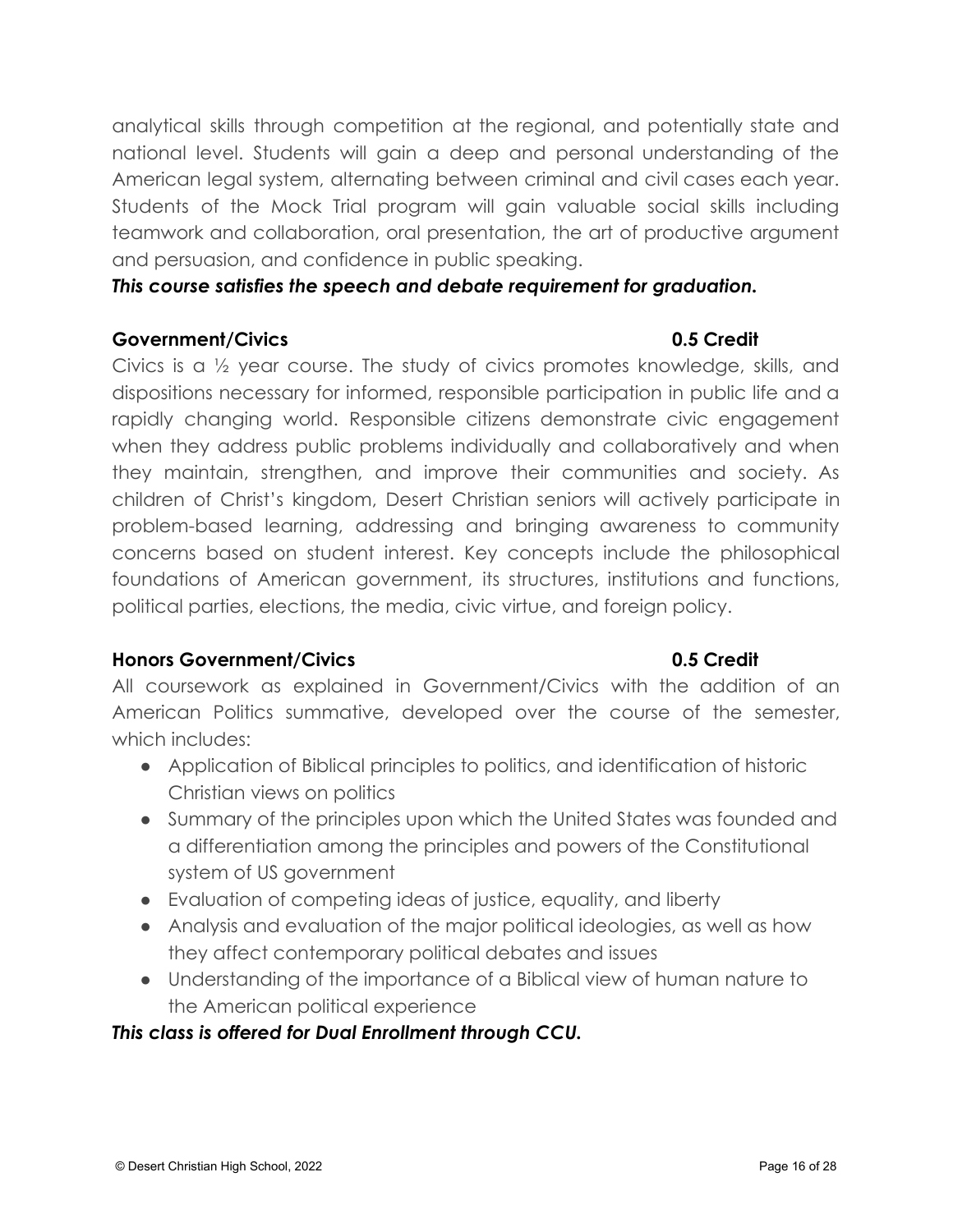#### **Economics 0.5 Credit**

Economics is a ½ year course. This course is a comprehensive survey of basic economic principles. The purpose of this course is to give students a broad understanding of the Biblical, personal, and fundamental principles of economics. The study of Economics will help students become better decision makers and develop an economic way of thinking and problem solving. The understanding of economic principles will enable students to live their lives more intentionally as Christians, responsible citizens and effective participants in the global economy. Students will develop their ideal economic system based on their understanding of theory, while integrating their Christian Faith and introduce common economic problems that occur in the United States. With regard to economic principles, we will examine both microeconomics (the study of individual decision making by consumers and businesses) and macroeconomics (the study of social level problems that are most often reported in the news). A sampling of these topics include inflation, economic growth, unemployment, government spending, taxes, money and interest rates, and exchange rates.

### **Honors Economics 0.5 Credit**

This course is a comprehensive survey of basic economic principles. The purpose of this course is to give students a broad understanding of the Biblical, personal, and fundamental principles of economics. The study of economics will help students become better decision makers and develop an economic way of thinking and problem solving. The understanding of economic principles will enable students to live their lives more intentionally as Christians, responsible citizens and effective participants in the global economy. Students will develop their ideal economic system based on their understanding of theory, while integrating their Christian Faith and introduce common economic problems that occur in the United States. With regard to economic principles, we will examine both microeconomics (the study of individual decision making by consumers and businesses) and macroeconomics (the study of social level problems that are most often reported in the news). A sampling of these topics include inflation, economic growth, unemployment, government spending, taxes, money and interest rates, and exchange rates. The honors section of this course will go into greater depth in regards to economic policy throughout the semester. Students will be required to complete an additional summative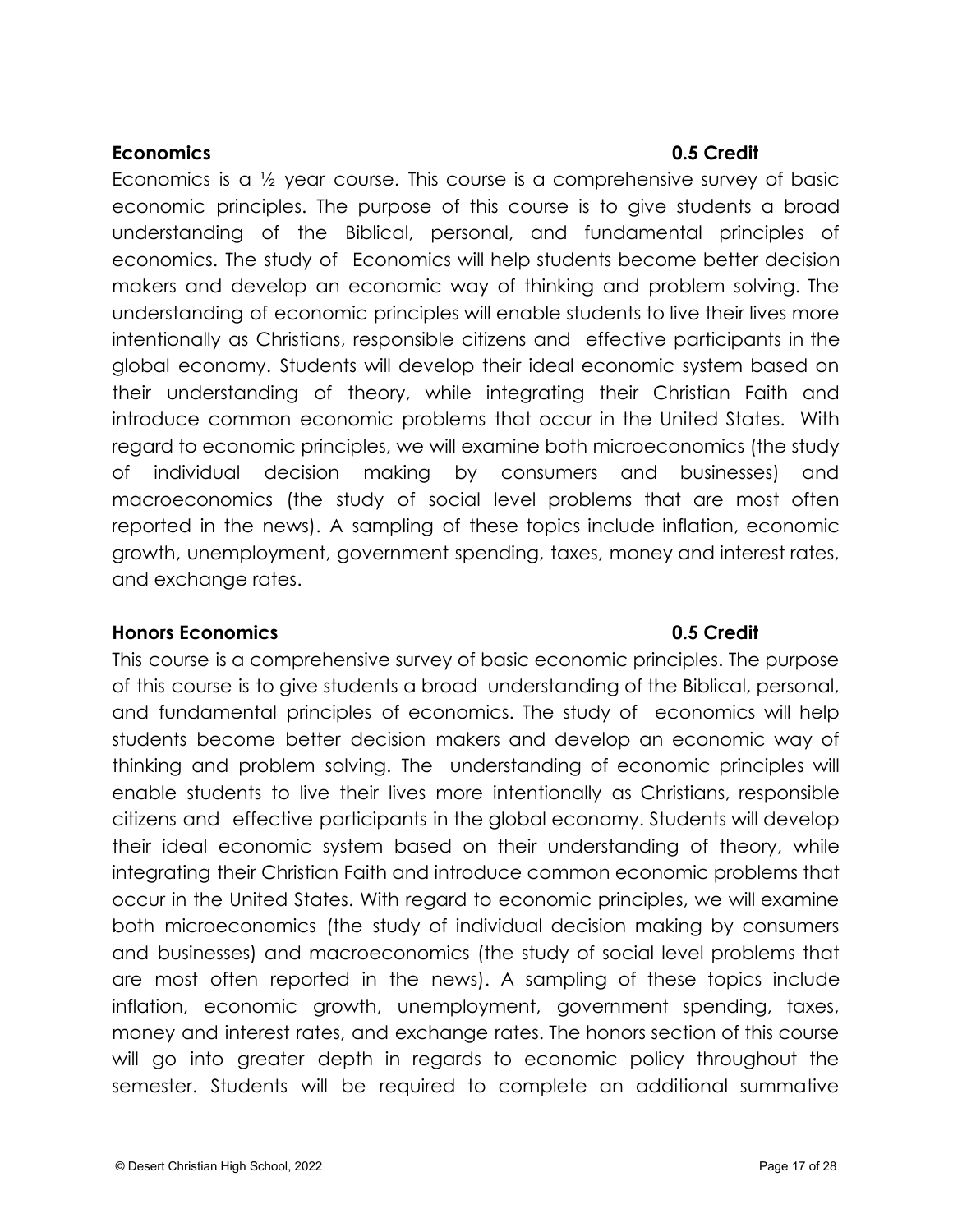project that discusses economists' theories and the relevance of those theories in the current state of the United States economic system. Honors students will also be required to research key economic components through current news and report to the class the application of mentioned concepts.

*This class is offered for Dual Enrollment through CCU.*

### **AP Psychology 1 Credit**

The AP Psychology course is designed to introduce students to the systematic and scientific study of the behavior and mental processes of human beings and other animals, which is psychology. Students are exposed to the psychological facts, principles, and phenomena associated with each of the major subfields within psychology. Time will be spent looking at methods of psychology and how they speak to a Christian worldview. Time will also be spent learning about the ethics and methods psychologists use in their science and practice. Students will study the following topics in this course; the history, research methods, biological bases of behavior, sensation and perception, states of consciousness, learning, cognition, motivation and emotion, development, personality, abnormal psychology, testing, treatment of psychological disorders, and social psychology. This course requires that students present throughout the year. This includes presentations about a specific topic, multi-level concepts, and psychological phenomenon. Students will practice the construction of presentations, focusing on articulate, organized, well thought out ideas.

*This course satisfies the speech and debate requirement for graduation. This class is offered for Dual Enrollment through CCU.*

#### **Summer Interdisciplinary Program (Humanities) 1 Credit**

Proposing that meaningful and lasting learning often takes place outside of the classroom, the two week DCHS Summer Interdisciplinary Program presents a chance to explore and have wonder of the American West and all that lies in-between ocean, mountains, culture, history, the arts and more. This expeditionary learning experience integrates this cross-curricular opportunity with highly interactive and applied learning. We go to the "source" — a place and time where young people have the opportunity to live, breathe and thrive in a student-owned interdisciplinary learning environment—and to come to grips with God the Creator of this earth and the Creator of human nature. As history repeats itself (Eccles 1:9) because we are all sinful (Rom 3:10), we explore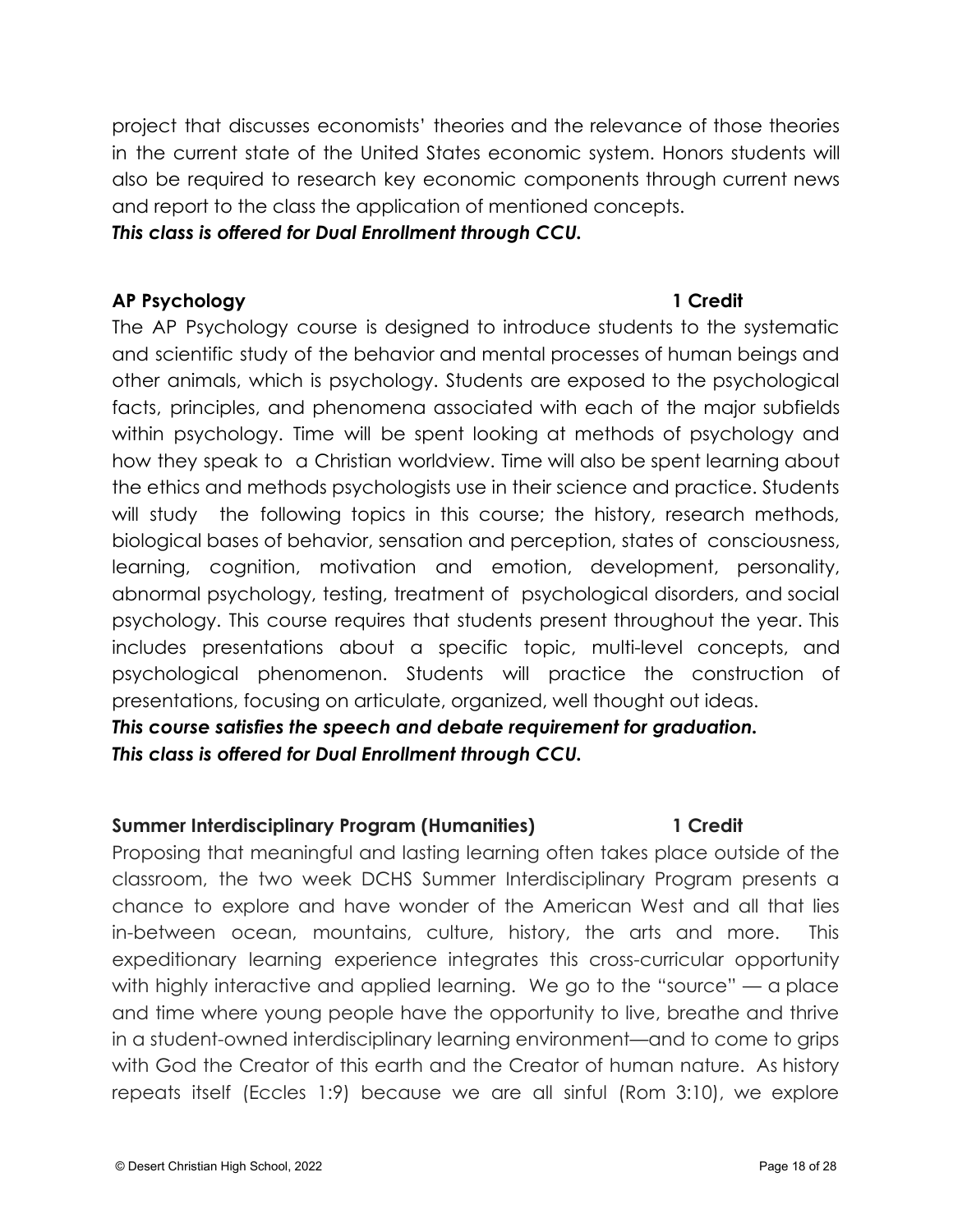comparative worldviews, liberal arts as a means of connecting truth, and cultural diversity.

**Prerequisite:** Biology and World History

# <span id="page-17-0"></span>Bible

### **Freshman Bible: Christian Standards and Integrity (CSI) 1 Credit**

The design and purpose of this course is to encourage students to make their faith their own. We will study Image and Dominion, The Attributes of the Triune God, Who We are in Christ, Why God instituted prayer, The Fruit of the Spirit, Spiritual Gifts, and the necessity of a Biblical Worldview. We will spend significant time on understanding the Christian influence and response to some of the major current events of the day, including politics, God's design in sex and gender identity issues. There is a large emphasis on "teaching students to teach students," accomplished by equipping each and every student with the tools and knowledge necessary to lead Bible studies, small groups, how to share their personal testimonies, and more.

#### **Sophomore Bible: Old and New Testaments 1 Credit**

The design and purpose of this course is to encourage students to develop habits to read their Bibles on their own, and to enjoy doing so. Students will study the Old Testament first semester in chronological order, gaining an understanding of the six Covenants God makes with His people, giving a solid foundation for the purpose and plan of the Cross of Christ and the New Covenant. In the second semester, students will grasp the general context of each New Testament book, and we will go deeper into the Gospels, Acts, Ephesians, Galatians, Hebrews, and Revelation.

### **Junior Bible: Logic & Apologetics 1 Credit**

Logic and Apologetics is a course which focuses on thinking logically and reasoning from a Christian perspective. Students will wrestle with what they believe, the ramifications of what they believe, and more importantly, why they believe. The subject of worldview will be addressed, as well as Christianity as a total worldview. Various competing worldviews will be examined, along with a framework of how to assess the truthfulness of a worldview. Special emphasis is placed on the evidence of Christianity as a true worldview and the application of such a truth to life.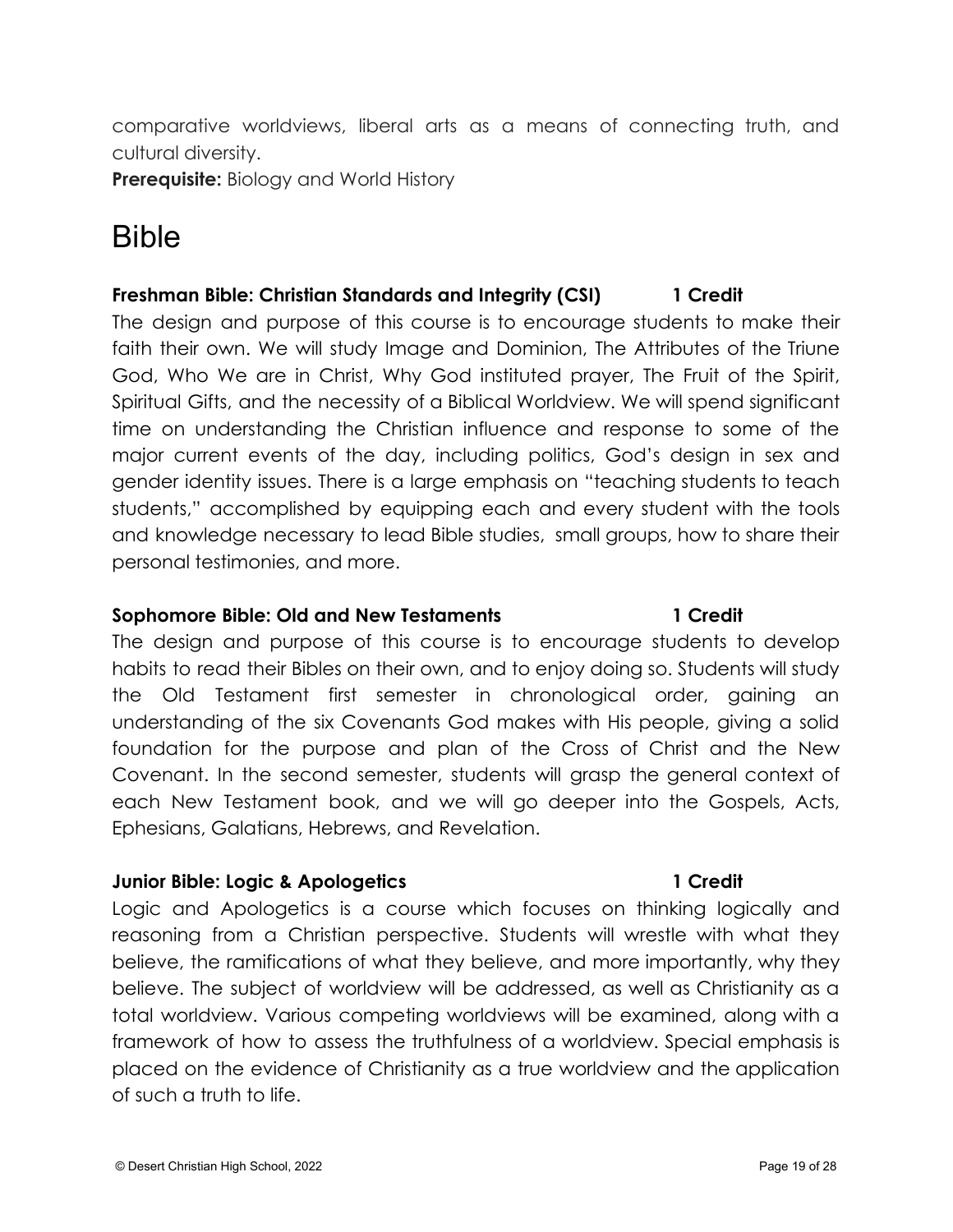#### **Senior Bible: Christian Living 1 Credit**

Christian Living addresses how each one of our personal stories fits into the story of those around us, as well as God's greater story. The story God is telling, like each of our stories, consists of several main themes. First, things are not what they seem, there is more going on than what we see on the surface. Second, we are at war. There is a battle that each of us face daily and the sooner we recognize this, the sooner we can engage in the battle. Last, each one of us has a crucial role to play. We were made with a purpose to bring honor and glory to God with the talents and gifts that He has equipped us with. Each of our stories are more complex and matter more than we believe.

# <span id="page-18-0"></span>World Languages

### **Spanish I 1 Credit**

This course is an introduction to the study of the Spanish language and its various cultures. The emphasis is placed on interactive and engaging activities geared toward the development of the four skills of listening, speaking, reading and writing within the context of greetings, freetime activities, school subjects and family. The learning extends outside of the classroom setting when possible and focuses on the students' lives and experiences and includes an exposure to everyday customs and lifestyles. The course is designed to increase each student's understanding of the Spanish language, its people and culture, to raise each student's awareness of cultural diversity in order to appreciate God's love for all humanity, and to be able to meet and get to know new Spanish speaking friends.

#### **Spanish II 1 Credit**

This course is a 2nd level study of the Spanish language and its culture. It allows students to go deeper in the functions of the language and to gain a greater appreciation and knowledge of a wide variety of Spanish speaking cultures and their traditions. The emphasis is placed on further development of the four skills of listening, speaking, reading and writing within the context of moods and feelings, daily routine, opinions and comparisons, travel and discussing the past. This extends outside of the classroom setting as much as possible, including travel opportunities. Upon completion, students should be able to genuinely create friendships and professional relationships with Spanish speakers.

**Prerequisite:** Spanish I or 80% or higher on Spanish I equivalency exam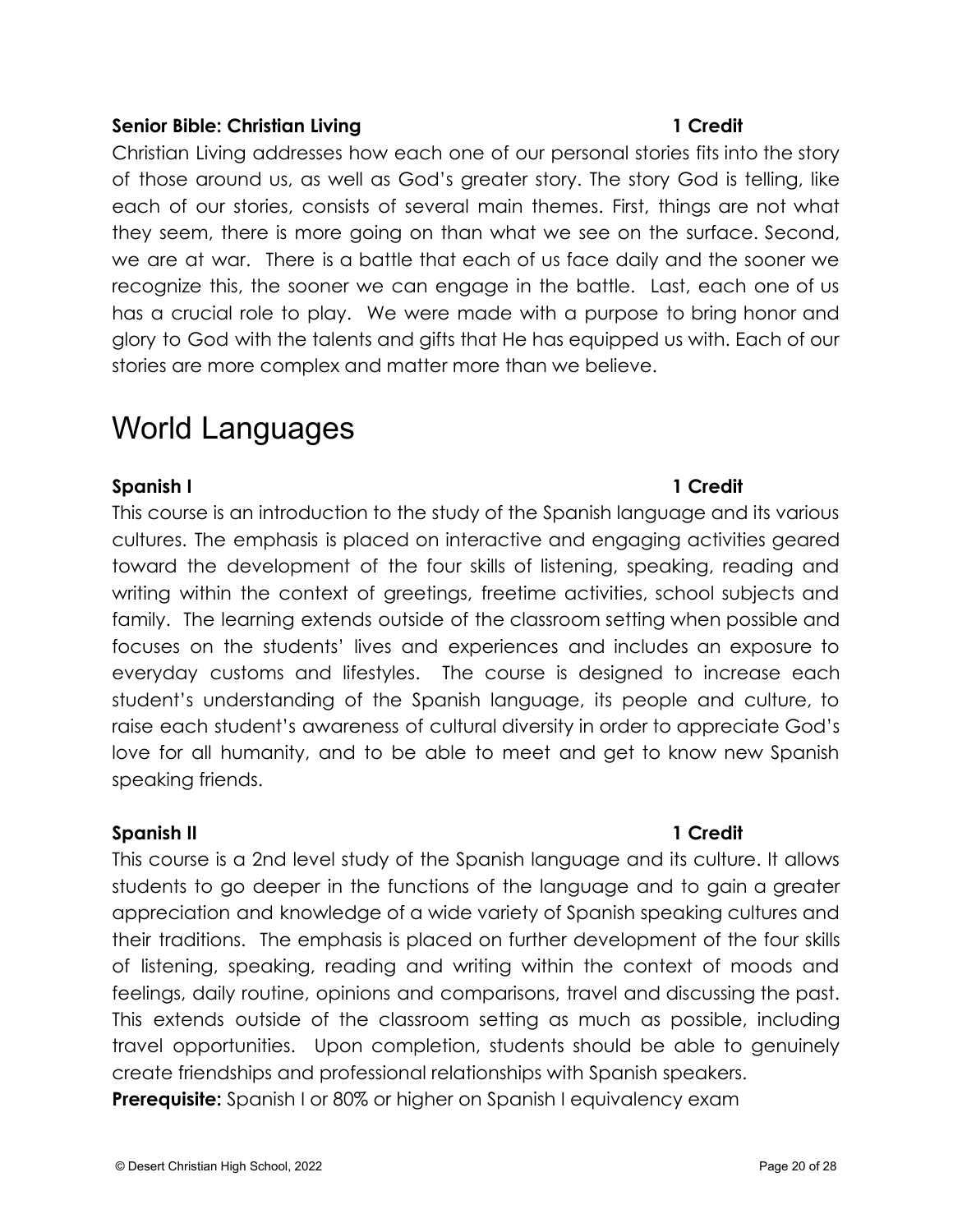#### **Spanish III/IV 1 Credit**

This course is an intermediate level study of the Spanish language and culture. It allows students to go deeper into advanced functions of the language and to gain an in-depth appreciation and diverse knowledge of Spanish speaking cultures and their traditions. The emphasis is placed on reading and writing within the context of Scripture, art, literature, and history, speaking and listening through a high level of engagement and discussion in the target language and advanced grammar including present subjunctive, present perfect and present/past progressive. Learning extends outside of the classroom into our rich local hispanic community and throughout the world through interactive on-line engagement and in-person travel opportunities. Upon completion, students should be able to genuinely create deeper level friendships and professional relationships with Spanish speakers.

**Prerequisite:** Spanish II or 80% or higher on Spanish II equivalency exam

#### **German I 1 Credit**

This course is an introduction to the study of the German language and its various cultures. The emphasis is placed on interactive and engaging activities geared toward the development of the four skills of listening, speaking, reading and writing within the context of greetings, freetime activities, school subjects and family. The learning extends outside of the classroom setting when possible and focuses on the students' lives and experiences and includes an exposure to everyday customs and lifestyles. The course is designed to increase each student's understanding of the German language, its people and culture, to raise each student's awareness of cultural diversity in order to appreciate God's love for all humanity, and to be able to meet and get to know new friends.

### **German II 1 Credit**

This course is a 2nd level study of the German language and its culture. It allows students to go deeper in the functions of the language and to gain a greater appreciation and knowledge of a wide variety of German speaking cultures and their traditions. The emphasis is placed on further development of the four skills of listening, speaking, reading and writing within the context of moods and feelings, daily routine, opinions and comparisons, travel, and discussing the past. Upon completion, students should be able to genuinely create friendships and professional relationships with German speakers.

**Prerequisite:** German I or 80% or higher on German I equivalency exam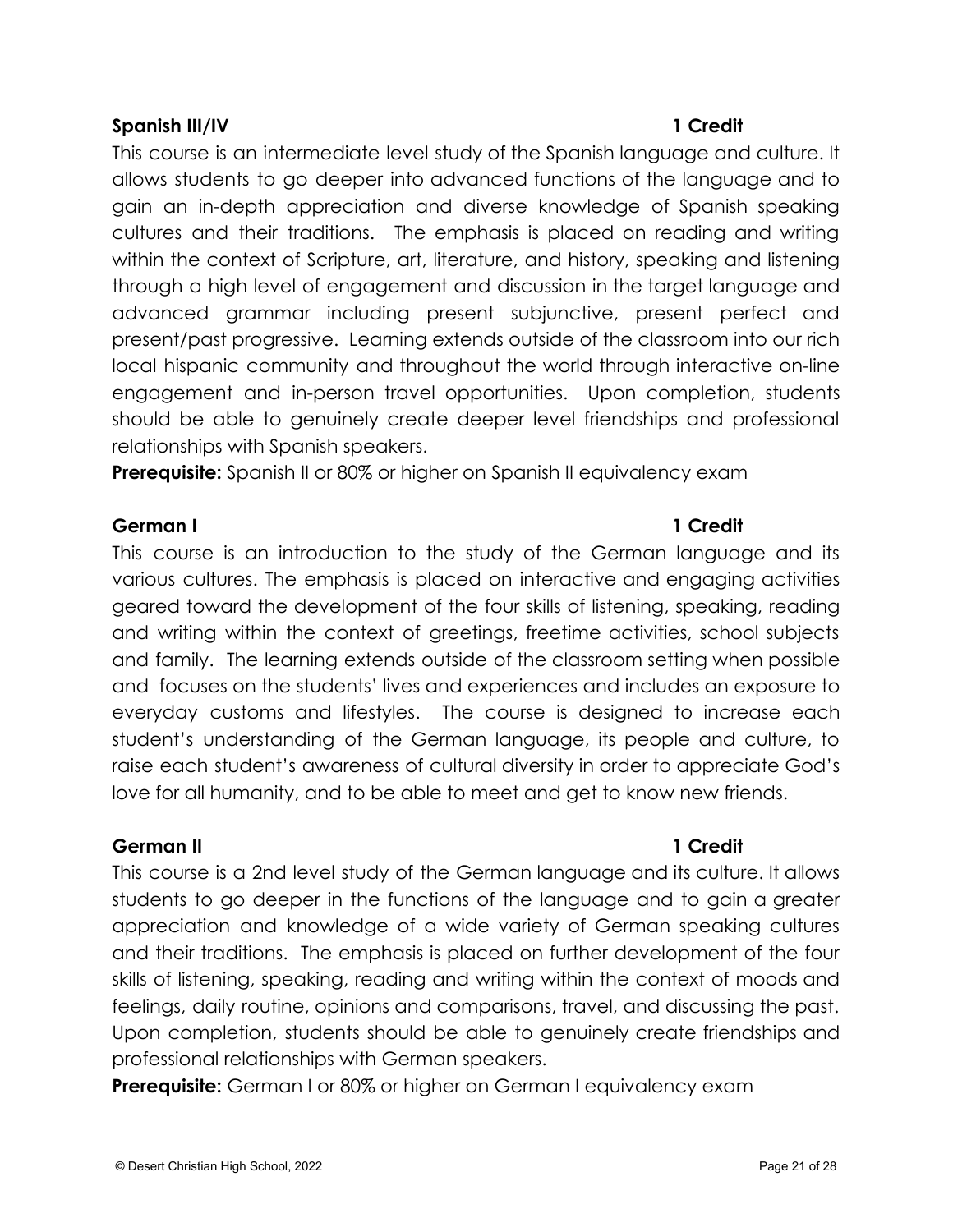### **Chinese I 1 Credit**

This course is an introduction to the study of the Mandarin language and various Chinese cultures. The emphasis is placed on interactive and engaging activities geared toward the development of the four skills of listening, speaking, reading and writing within the context of greetings, freetime activities, school subjects, and family. (Emphasis is placed more on listening, speaking, and reading characters for the first semester). The learning extends outside of the classroom setting when possible and focuses on the students' lives and experiences and includes an exposure to everyday customs and lifestyles. The course is designed to increase each student's understanding of the Chinese language, its people and culture, to raise each student's awareness of cultural diversity in order to appreciate God's love for all humanity, and to be able to meet and get to know new friends.

# <span id="page-20-0"></span>Physical Education

#### **Freshmen P.E. 0.5 Credit**

This course is designed to provide freshmen with a foundation for personal fitness with an emphasis that each student will choose to continue some type of physical activity for life. Activities are designed to promote good sportsmanship, positive attitude, and respect for others. By developing a Biblical worldview of health and recreation, students will learn the importance of personal care, appreciate the significance of being a temple of God, and develop an understanding of teamwork and a healthy sense of competition.

#### **Health 0.5 Credit**

This course is designed to provide freshmen with an overview of the four aspects of total wellness – the spiritual, mental, social, and physical. A Biblical foundation is presented as a foundation to the course goals to: Learn the importance of personal care; Appreciate the significance of being a temple of God; Recognize the responsibility of being a good steward of oneself; Establish and nurture good relationships; Develop and use proper motor skills and increase physical understanding; Develop a Biblical worldview of health; and develop a healthy lifestyle in each area of total wellness studied.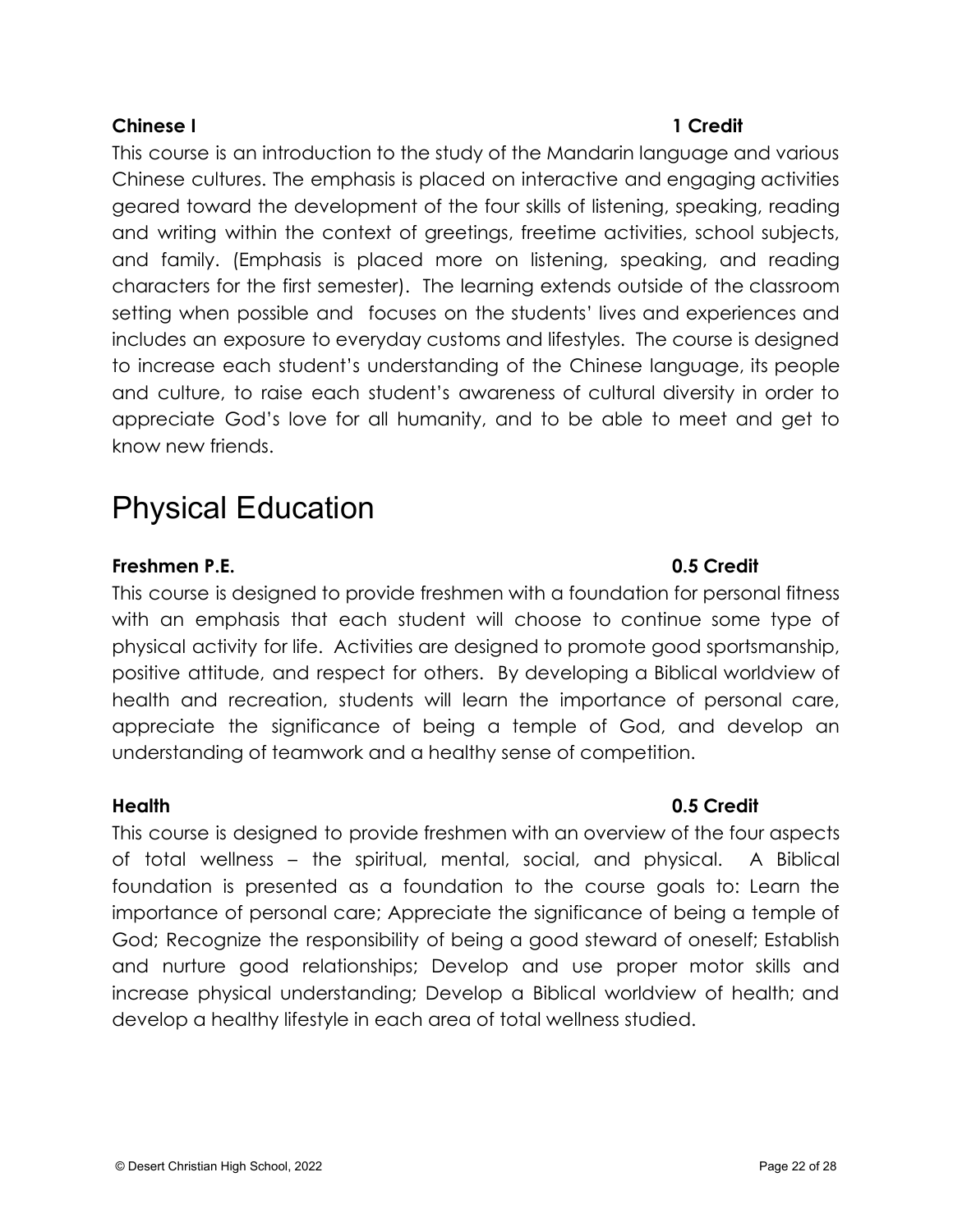#### **Strength and Conditioning 0.5 Credit**

The aim of this course is to provide a framework for students to design and implement life-long habits that relate to strength and conditioning. Life is hard! In this course, students will learn to struggle and overcome obstacles as they relate to physical, mental, emotional, and spiritual well-being. Students will learn weightlifting, plyometrics, agility, and conditioning exercises, all designed to glorify God with their bodies.

# <span id="page-21-0"></span>**Technology**

### **AP Computer Science Principles 1 Credit**

This is an entry-level Computer Science course that is designed to meet the Advanced Placement requirements for Computer Science Principles (equivalent to a foundational Computer Science course at the college level). At the end of the year, it is expected that students will take the AP Computer Science Exam, as well as complete the Create Performance Task associated with the course. The foundation of this course is centered around seven big ideas: creativity, abstraction, data and information, algorithms, programming, the Internet, and global impact.

### **Introduction to Computer Aided Design (CAD)/3D Printing 0.5 Credit**

This is a one semester elective course designed for students who are interested in how to properly design custom parts with 3D printers. Students will apply the engineering process to prototype, design, build, and assemble different products using CAD (Computer Aided Design) methods. Students will learn how to use Autodesk Fusion 360, Blender, and OnShape to prototype and design parts on workstations and learn how to use Cura to transform their designs into files that use MakerBot Sketch 3D Printers to print their designs. At the end of the course, students will tackle a real world engineering problem by designing and presenting a custom product to a community panel for their final project.

# <span id="page-21-1"></span>Life Skills

### **Chapel 1 Credit**

This course is designed for those who wish to enhance their artistic talents to glorify Jesus, or those who are considering vocational ministry, or enjoy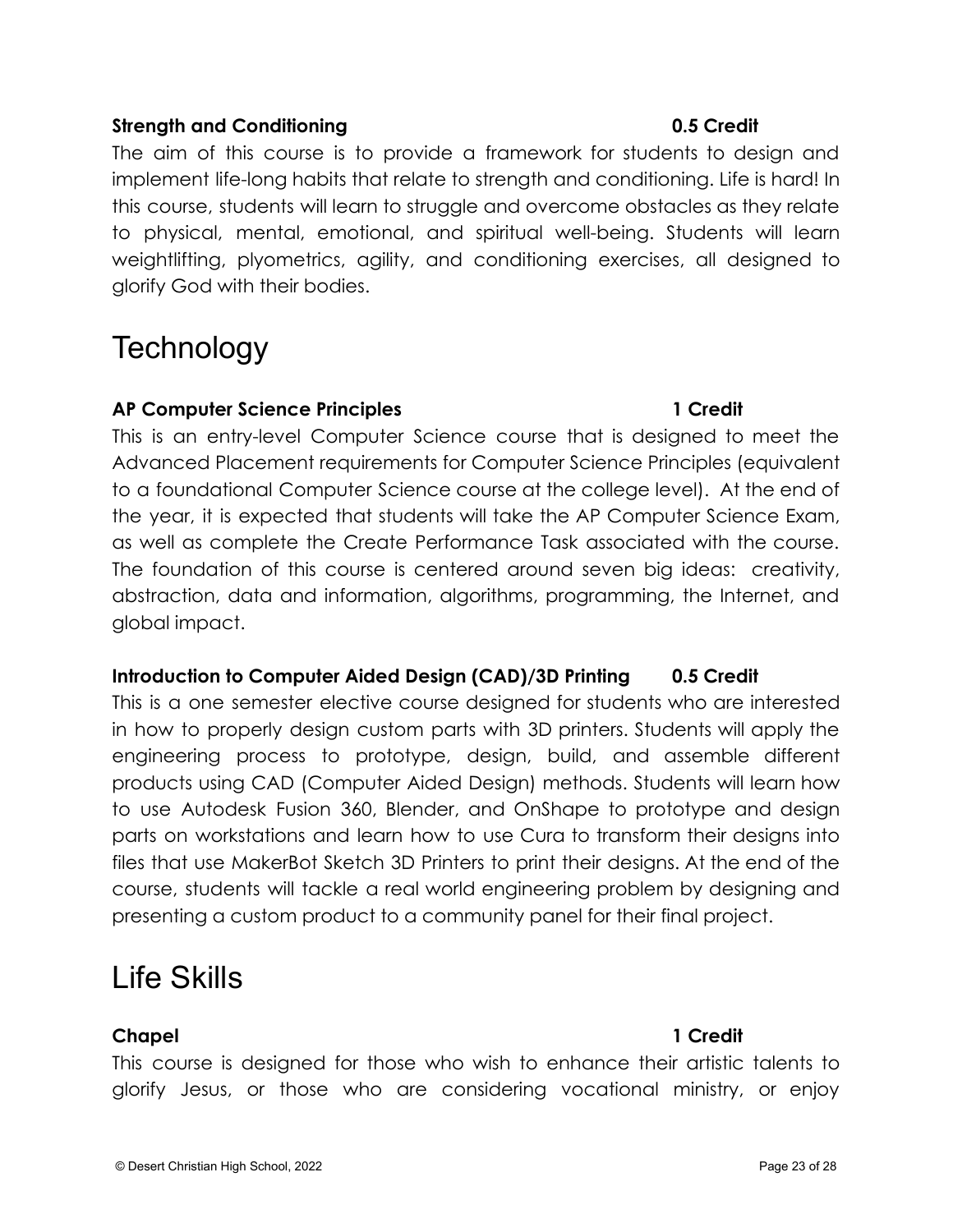audio/visual effects, or wish to be trained to lead and develop other leaders as well. The design and purpose of Chapel Class is to develop a student-led worship service model. Students will be trained and mentored in every aspect of leading Christ-honoring worship gatherings. Students' roles will include serving on various teams, such as music, drama, arts, teaching and preaching, administration and oversight, audio and visual, and other creative outlets from which to present the Good News of Jesus Christ in a congregational setting.

#### **Speech and Debate 0.5 Credit**

This course is designed to give students the skills and confidence to articulate a position, discuss a topic, land an interview, or have a conversation. Focal points include organization of thoughts and content, timing, transitions, as well as non-verbal components of effective oral communication. Attention is paid to reducing the anxiety of public speaking while developing articulate, organized and engaging speakers.

#### **Personal Finance 1 Credit**

Personal finance is designed to equip students in developing a deeper understanding of the mathematics of finance to include: money management, risk management and financial planning related to consumer and family studies, career and technical education and personal finance. The emphasis will be on refining problem-solving skills using project-based learning activities and academic integration within the context of financial applications.

#### **Senior Expo 0.5 Credit**

This is a one to two year capstone project for our graduates. Senior Expo is an integrated learning experience where students have the opportunity to apply their Christian Worldview and various skills they have acquired at DCS to address a real world issue of personal interest that puts them in contact with the world around them. Given autonomy, self-directed learning, and 21st Century skills, students identify a need and address it, culminating in an oral defense of their work.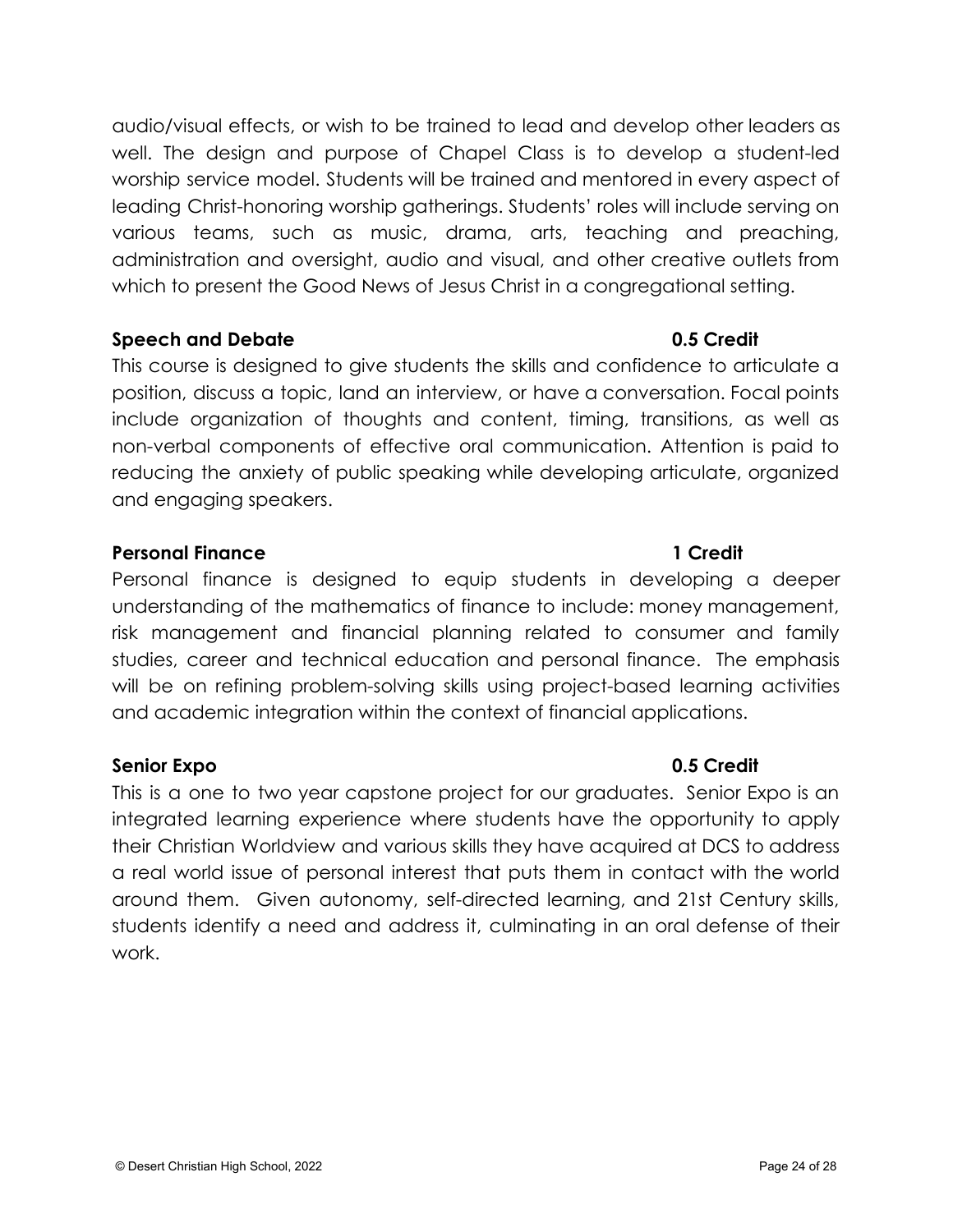## Fine Arts

## **Visual Fine Arts**

### **Art I 0.5 Credit**

Art I is a beginner's introduction to the fundamentals of art, focusing on the Elements of Art. This includes line, shape, form, value, texture, color and space. These topics will be explored through a variety of two-dimensional and three-dimensional mediums. Depending on a student's previous art experience, enrichments or challenges, modifications are made to meet the students at their individual level in their art skills. Using a variety of hands-on project based learning, students learn the importance of creativity and innovation and are given the freedom to plan, design, and execute their ideas.

Art II is an extension of Art I where students will be focusing on the Principles of Design. This includes pattern, contrast, balance, emphasis, movement, proportion and unity. Students will explore these topics through both two-dimensional and three-dimensional mediums. Using a variety of hands-on project based learning, students learn the importance of creativity and innovation and are given the freedom to plan, design, and execute their ideas. **Prerequisite:** Art I or teacher approval.

2D Art is an intermediate level course where students will specifically be utilizing two-dimensional media only. This includes pencil, ink, charcoal, pastel, oil paint, acrylic, watercolor, collage, and digital design. Using a variety of hands-on project based learning, students learn the importance of creativity and innovation and are given the freedom to plan, design, and execute their ideas. This class is perfect for an Artist trying to narrow down their specialty or passion within Art.

**Prerequisite:** Art I and Art II.

**3D Art 0.5 Credit** 3D Art is an intermediate level course where students will specifically be utilizing three-dimensional media only. This includes clay, sculpture, metal-working, macrame, weaving, wax, plastic, and other recycled materials. Using a variety

### **Art II 0.5 Credit**

### **2D Art 0.5 Credit**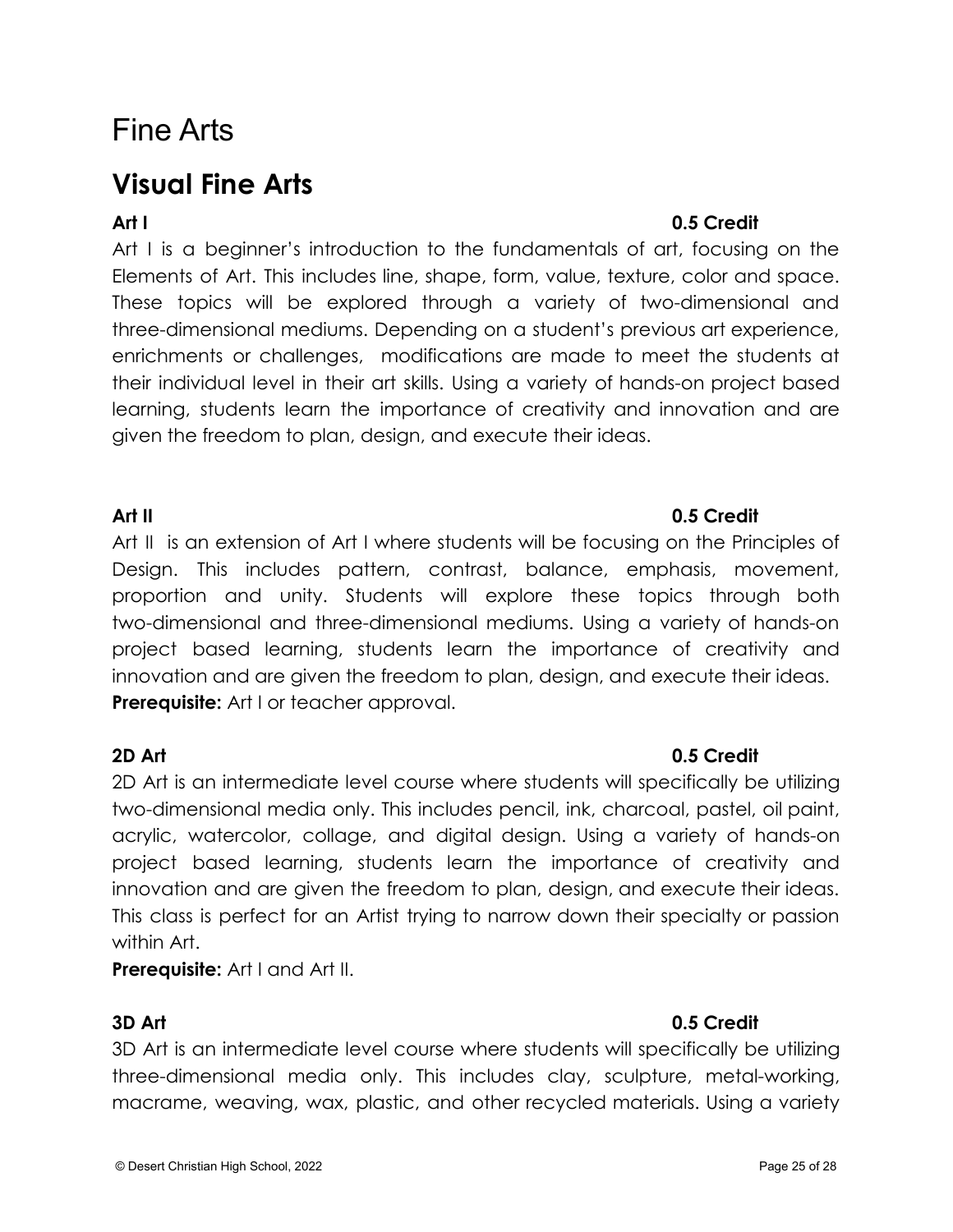of hands-on project based learning, students learn the importance of creativity and innovation and are given the freedom to plan, design, and execute their ideas. This class is perfect for an Artist trying to narrow down their specialty or passion within Art.

**Prerequisite:** Art I, Art II, and 2D Art or teacher approval

### **Yearbook 0.5 Credit**

Yearbook is an elective course focusing on utilizing and developing student skills in digital design, photography, journalism, and teamwork to create a visual representation of the year's events. Students will collaborate to choose a theme, design pages through online software, and set goals and deadlines to meet with their team. This course is an appropriate and contextual application for students who have previously taken Photography courses.

#### **Photography I 0.5 Credit**

Photo I covers basic concepts and practice of digital photography, including understanding and use of the camera in manual mode. Photo I will also address aesthetic principles as they relate to composition, aperture, exposure, light and tonal range. Basic post processing digital manipulations of images will be taught in preparation for creating a photo portfolio of images.

**Note:** Students must have their own camera which supports manual mode.

### **Photography II 0.5 Credit**

Photo II continues to hone skills in photography using manual mode. In addition to continuing to grow their knowledge on aesthetic principles, Photo II students will focus on finding and developing their style of photography. Photo II students will help to teach Photo I students the basics of camera operation in manual mode. Additional post processing manipulations will be explored to add to an existing portfolio.

**Note:** Students must have their own camera which supports manual mode. **Prerequisite:** Photography I or teacher approval.

#### **Photography III 0.5 Credit**

Photo III furthers work in their personal style of photography, moving away from the basics of composition, aperture, exposure, light, and tonal range, attempting more creative methods of construction of light. Students will utilize their developing skills to give back to the local community in the setting of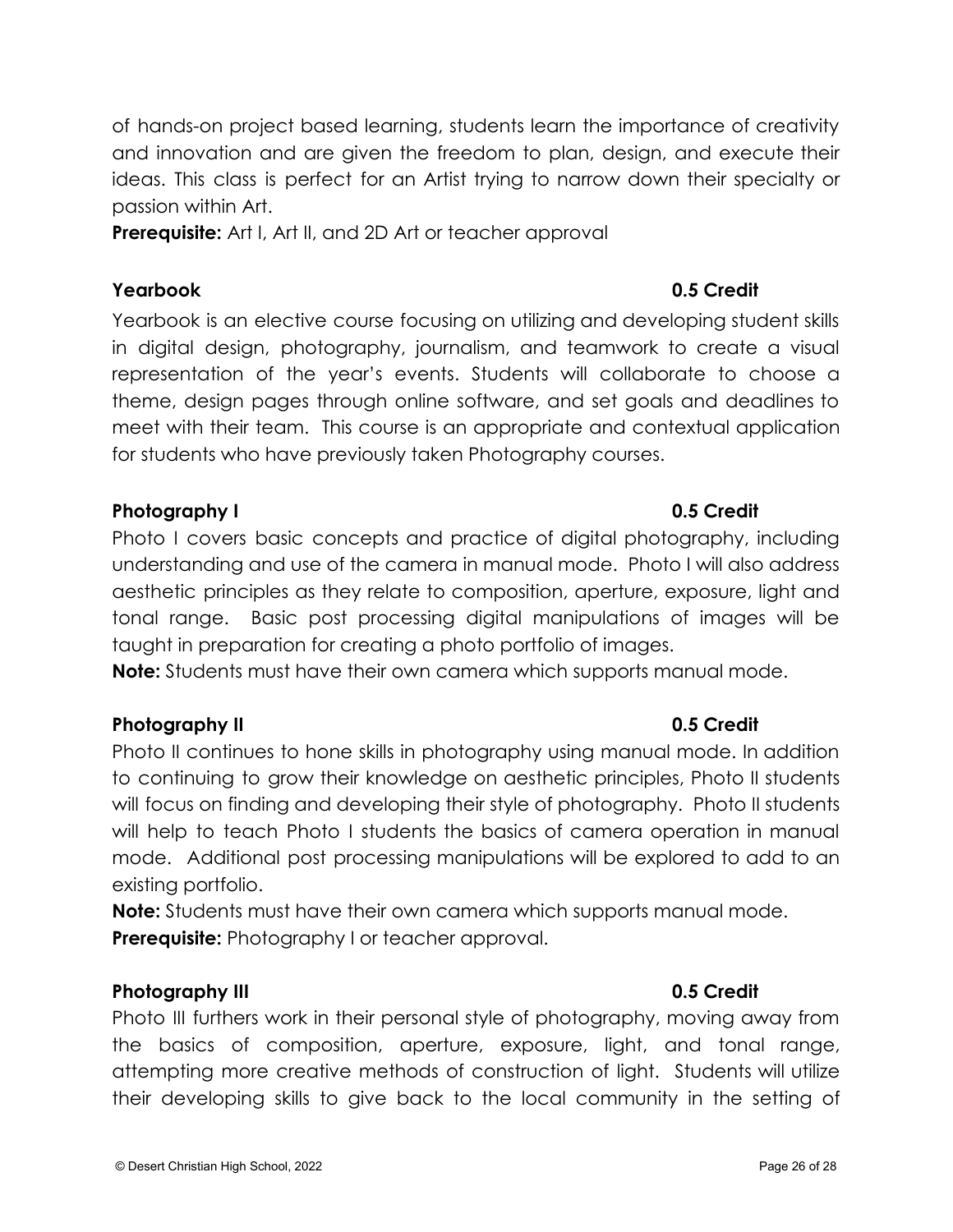missionary work, e.g., portraiture for Gospel Rescue Mission, assisted living homes, and animal shelters. Additional post processing manipulations will be explored to add to an existing portfolio.

**Note:** Students must have their own camera which supports manual mode. **Prerequisite:** Photography II

#### **Photography IV 0.5 Credit**

Photo IV focuses on the compilation of the photographer's portfolio. Students will focus on adding any work that they specifically feel will make their portfolio more well-rounded as well as developing their own presets. Students will complete their portfolio on their own website that they will design.

**Note:** Students must have their own camera which supports manual mode.

**Prerequisite:** Photography III

## **Performing Fine Arts - Instrumental**

### **Instrumental Music/Band/Orchestra I 0.5 Credit**

This course is designed to introduce students to reading music, playing an instrument of choice, and performing with their classmates. No prior instrument experience is required to join this class. We will explore many different genres of music, including movie scores, jazz, pieces of historical/cultural significance, and more. Students will acquire a basic music theory knowledge, music vocabulary, instrument assembly, and performance skills.

**Note:** Students will need to rent or purchase their assigned instrument for this course if they do not already own one.

**Prerequisite:** No experience required

### **Instrumental Music/Band/Orchestra II 0.5 Credit**

This course is designed to further students' love for music and excellence in their ability to play their instrument. Through intermediate music choices, community performances, and leadership opportunities within the Band program, Instrumental Music/Band II students will continue to read music, perform and lead their music section in rehearsals. Instrument experience and knowledge of music theory is required to join this course.

**Note:** Students will need to rent or purchase their assigned instrument for this course if they do not already own one.

**Prerequisite:** Instrumental Music/Band/Orchestra I or Teacher Approval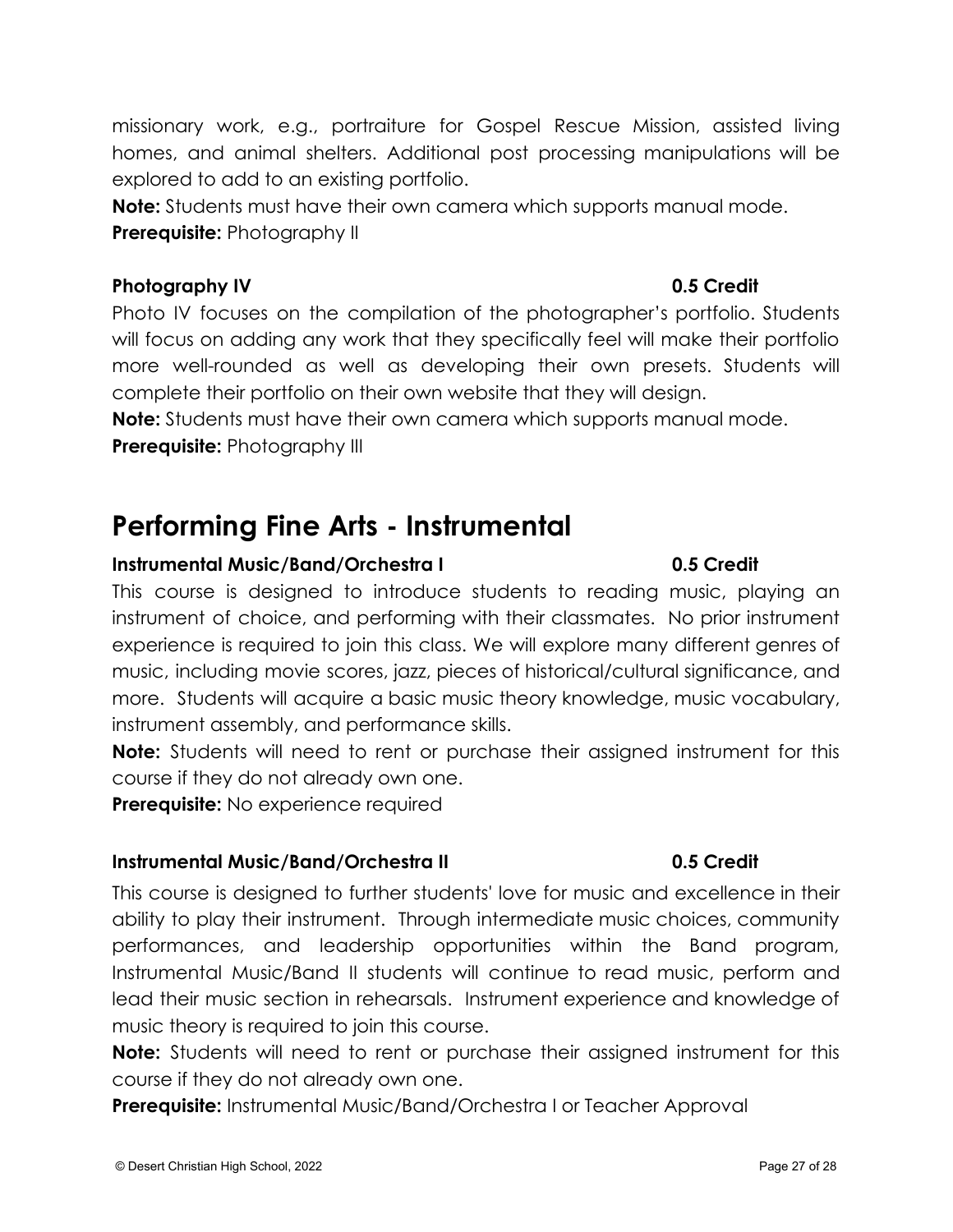## **Performing Fine Arts - Choral**

### **Concert Choir 0.5 Credit**

The Concert Choir (*Desert Chorus*) exists to refine choral musical skills and to foster a sense of commitment to ministering to others, particularly the body of Jesus Christ, with those skills. Ultimately, we sing to bring glory to God alone. The course focuses on vocal and choral methods, ear training skills through singing in an ensemble setting and sight reading, interpretation of music, appreciation of a wide variety of choral genres, and performance skills.

## **Performing Fine Arts - Theatrical**

### **Musical Theater 0.5 Credit**

Musical Theatre is unique in the realm of fine arts. It exercises all aspects of an individual because it draws on their ability to sing, act, and dance to create a believable story on stage. As a Christian, these abilities are uniquely suited to share the story and the glory of God. Moreover, as God is excellent, musical theater too strives for excellence, requiring students to not only be self-disciplined but to be discipled and to disciple others. Being a part of a cast composed of various roles is a great example of what it means to be in the body of Christ. Each part must work through its unique function in the story/production to create an excellent, *complete* performance. This class will identify and develop students' God-given talents while encouraging them to work hard, learn from failure, overcome nerves and fears, and perform as unto the Lord—as an act of worship. (There are no prerequisites for this class; all students who sign up for this class are welcome. However, students will be required to prepare and perform an audition at the start of the semester for casting and educational purposes.)

### **Drama & Stagecraft 101 0.5 Credit**

Drama and Stagecraft 101 introduces students to the incredible world of theater and stage production where the possibilities are endless—as are the choices. While the class has a focus on acting, improvisation, and performance, it also encourages the students to explore the myriad ways in which one can be involved in theatrical production, such as: directing, scenic design, costuming, playwriting, and more! This class is perfect for students looking to exercise their